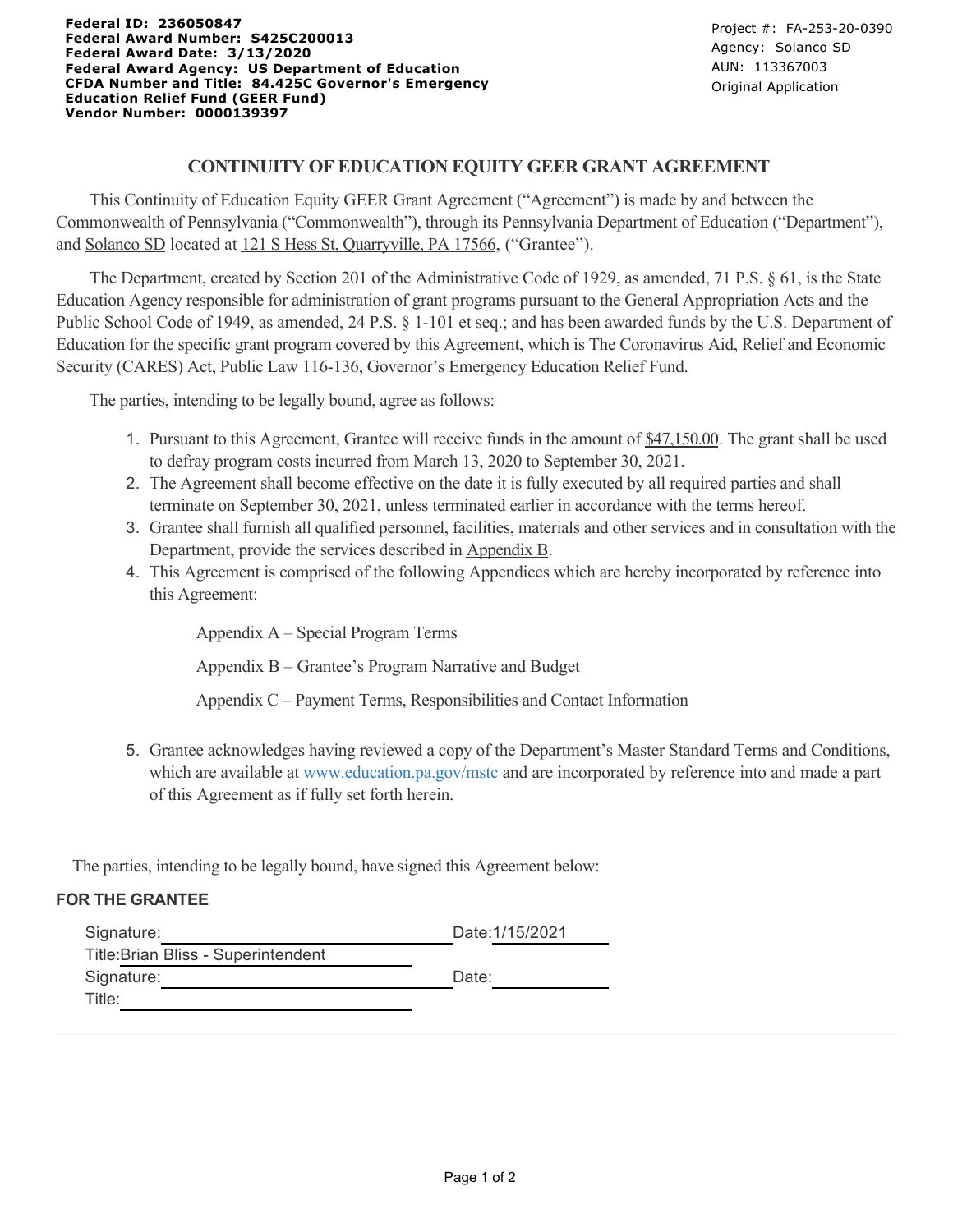#### **FOR THE COMMONWEALTH**

| For the Secretary of Education: | Date: |
|---------------------------------|-------|
| Title:                          |       |

### **APPROVED AS TO FORM AND LEGALITY**

| Office of Chief Counsel:    | Date: |
|-----------------------------|-------|
| Department of Education     |       |
| Office of General Counsel:  | Date: |
| Office of Attorney General: | Date: |

|                                                                                                                                               |                                 |                                 |                              | Agency: Solanco SD<br>AUN: 113367003<br>Original Application | Project #: FA-253-20-0390     |  |
|-----------------------------------------------------------------------------------------------------------------------------------------------|---------------------------------|---------------------------------|------------------------------|--------------------------------------------------------------|-------------------------------|--|
| <b>FOR THE COMMONWEALTH</b>                                                                                                                   |                                 |                                 |                              |                                                              |                               |  |
|                                                                                                                                               |                                 |                                 |                              | Date:                                                        |                               |  |
| <b>APPROVED AS TO FORM AND LEGALITY</b>                                                                                                       |                                 |                                 |                              |                                                              |                               |  |
| Office of Chief Counsel: <u>Cambridge Chief Counsel:</u>                                                                                      |                                 |                                 | Date:                        |                                                              |                               |  |
| Department of Education                                                                                                                       |                                 |                                 |                              |                                                              |                               |  |
| Office of General Counsel:<br><u> Communication</u><br>Office of Attorney General: 2009                                                       |                                 |                                 | Date:<br>Date:               |                                                              |                               |  |
| Total amount of Federal funds obligated to grant recipient: \$47,150.00<br>If this is for research and development, please check here: ______ |                                 |                                 |                              |                                                              |                               |  |
| Comptroller: <u>comptroller</u>                                                                                                               |                                 | Date:                           |                              |                                                              |                               |  |
| Vendor Name: Solanco SD<br>Address: 121 S Hess St, Quarryville, PA 17566<br>Fed ID #: 236050847<br>Vendor #: 0000139397                       |                                 |                                 |                              |                                                              |                               |  |
| <b>Grant Title</b>                                                                                                                            | <b>Funding</b><br><b>Source</b> | <b>Project</b><br><b>Number</b> | <b>CFDA</b><br><b>Number</b> | <b>Allocation</b><br><b>Amount</b>                           | <b>Award</b><br><b>Amount</b> |  |
| <b>Continuity of Education Equity</b><br>Grant - GEER                                                                                         | Federal                         | FA-253-20-<br>0390              | 84.425C                      | \$47,150.00                                                  | \$47,150.00                   |  |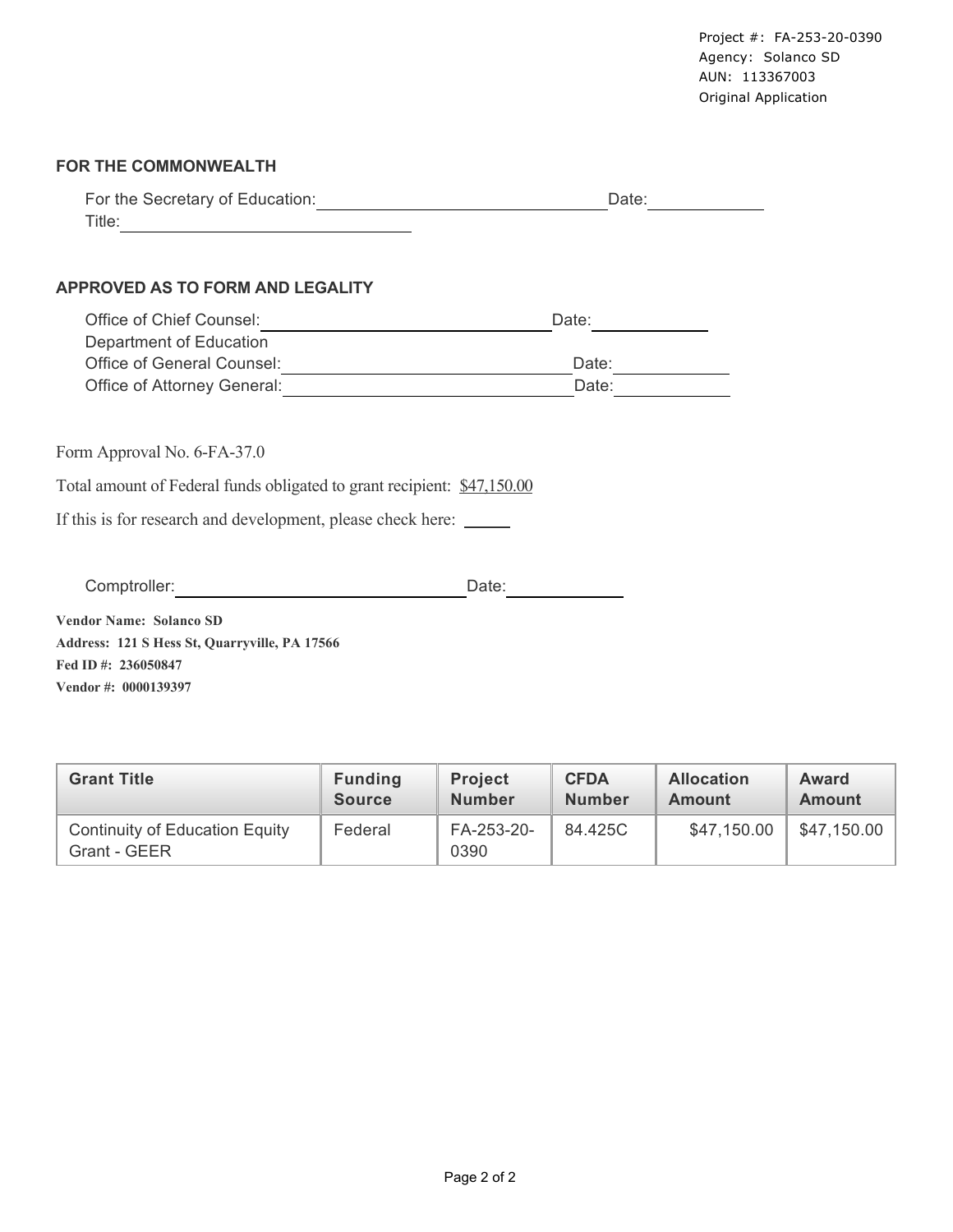# **Grantee agrees to comply with the following terms and conditions:**

- 1. The development and execution of the program outlined in this Agreement and subsequent reimbursement for such program by the Department will be in accordance with this Agreement's provisions as finally approved by the Department and shall comply with all applicable provisions of federal, state and local laws, the official regulations pertaining thereto, program guidelines and instructions issued by the Pennsylvania Department of Education.
- 2. Grantee will coordinate and provide equitable services to nonpublic schools as specified in the CARES Act.
- 3. Grantee will comply with all reporting requirements in relation to program and fiscal components of the CARES Act program as defined by the Department and/or federal governing agencies.
- 4. Grantee will maintain documentation of expenditures, procurement and activities carried out through this grant for a period of the current year plus six years in accordance with Department guidelines. Grantee will provide records to Department, monitors or federal awarding agency upon request.
- 5. Grantee will comply with all reporting requirements in relation to any waiver authorized under the CARES Act and applied for and approved through the grantee agency. The Department will provide reporting requirements and due dates when available from the federal awarding agency.
- 6. Payment to Grantee under this Agreement is contingent upon appropriation and availability of funds to the Commonwealth.

# **General Federal Requirements:**

- 1. Grantee shall use such fiscal control and fund accounting procedures necessary to ensure the proper disbursement of, and accounting for, federal funds paid to the applicant under each such program.
- 2. Grantee shall comply with the Uniform Grant Guidance Subpart D (Post Federal Award Requirements) Standards for Financial and Programs, 2 CFR §200.300-§200.345, as applicable.
- 3. Grantee shall comply with the Uniform Grants Guidance -- Subpart D (Post Federal Award Requirements) methods of procurement to be followed, 2 CFR §200.320.
- 4. Grantee shall ensure that all written policies and procedures required by the Uniform Grants Guidance for the administration of federal grant dollars are created, approved, implemented and are available for review by monitors.
- 5. Grantee shall comply with the Uniform Grants Guidance Subpart E (Cost Principles) 2 CFR §200.400-§200.417 and 2 CFR §200.420-§200.475, as applicable.
- 6. Grantee shall comply with the Uniform Grants Guidance Subpart  $F -$  Audit Requirements, specifically sections 2 CFR §200.500-§200.512, as applicable.

# **Other Federal Requirements:**

- 1. When issuing statements, press releases, requests for proposals, bid solicitations and other documents describing projects or programs funded in whole or in part with federal money, Grantee shall clearly state:
	- 1. the percentage of the total costs of the program or project that will be financed with federal money;
	- 2. the dollar amount of federal funds for the project or program; and
	- 3. the percentage and dollar amount of the total costs of the project or program that will be financed by nongovernmental sources.
- 2. Grantee shall ensure that its personnel, whose salaries and/or benefits are federally funded are prohibited from text messaging while driving a government owned vehicle, or while driving their own privately owned vehicle during official business, or from using government supplied electronic equipment to text message or email when driving.
- 3. Grantee acknowledges that this Agreement may be revised pursuant to ongoing guidance from the relevant federal or Commonwealth agency regarding requirements for the funds subject to this Agreement. Grantee agrees to abide by any such revisions upon written notification from Commonwealth of the revisions, which will automatically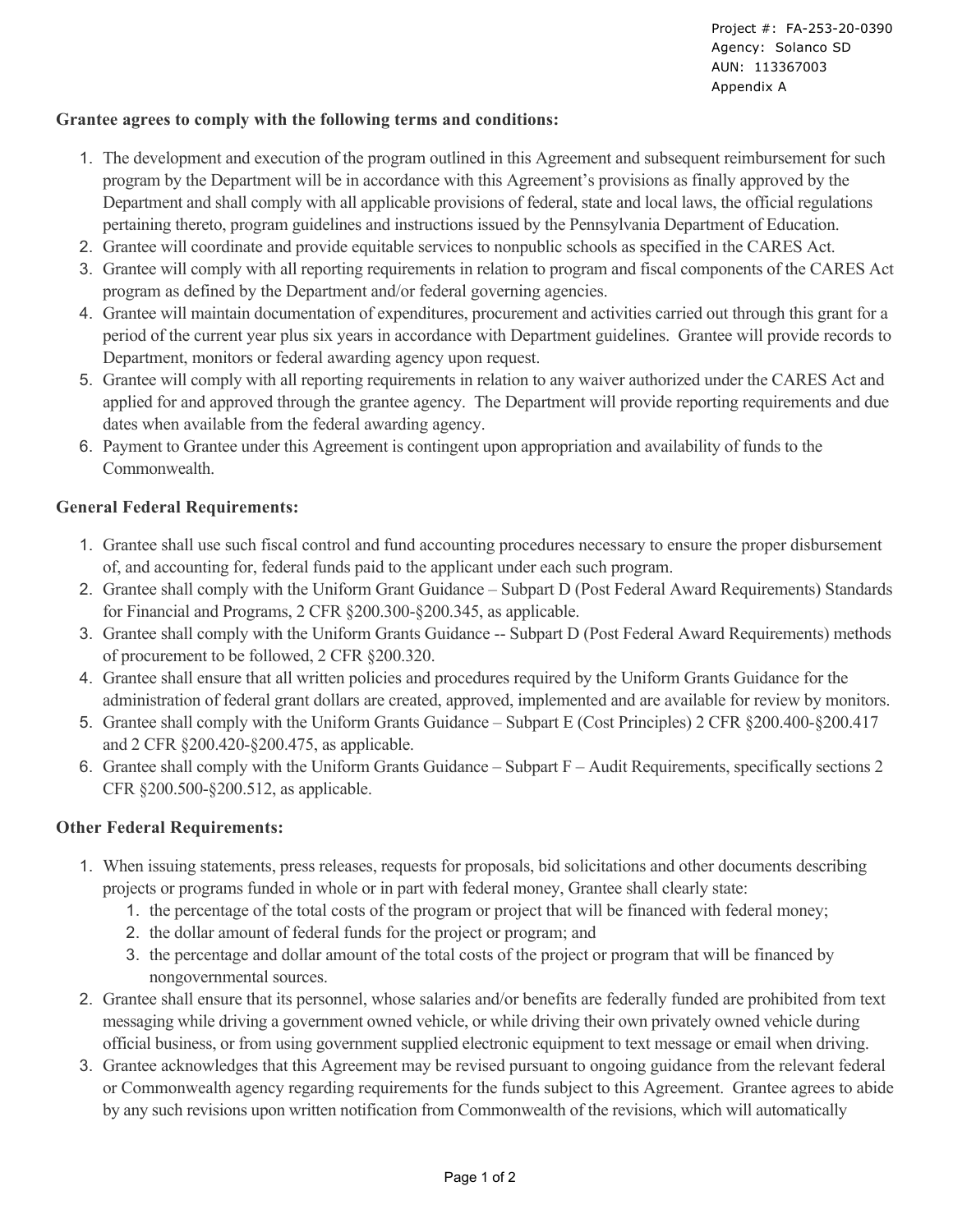Project #: FA-253-20-0390 Agency: Solanco SD AUN: 113367003 Appendix A

become a material part of this Agreement, without the necessity of either party executing any further instrument.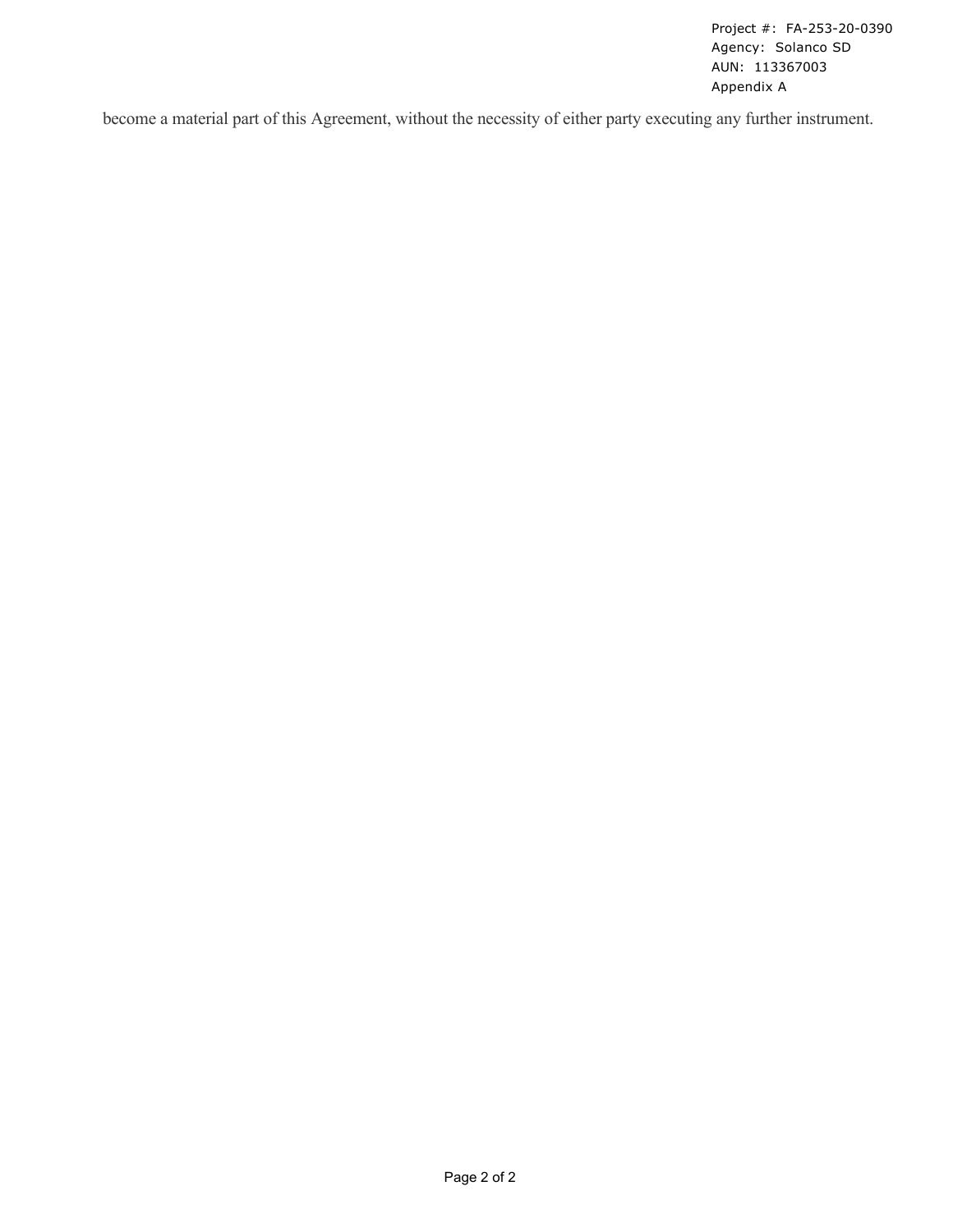# **Section: Narratives - Applicant Information**

Please complete the first row of the table with your Agency/LEA information. If consortium application, please enter consortium member information on additional lines.

| <b>Agency/LEA</b><br><b>Name</b>  | <b>Primary Contact</b><br>(Last, First) | <b>Title</b>               | <b>Phone</b> | <b>Email</b>                   |
|-----------------------------------|-----------------------------------------|----------------------------|--------------|--------------------------------|
| Solanco School<br><b>District</b> | Tucker, Sandra                          | <b>Business</b><br>Manager | 717-786-5605 | sandy_tucker@s<br>olancosd.org |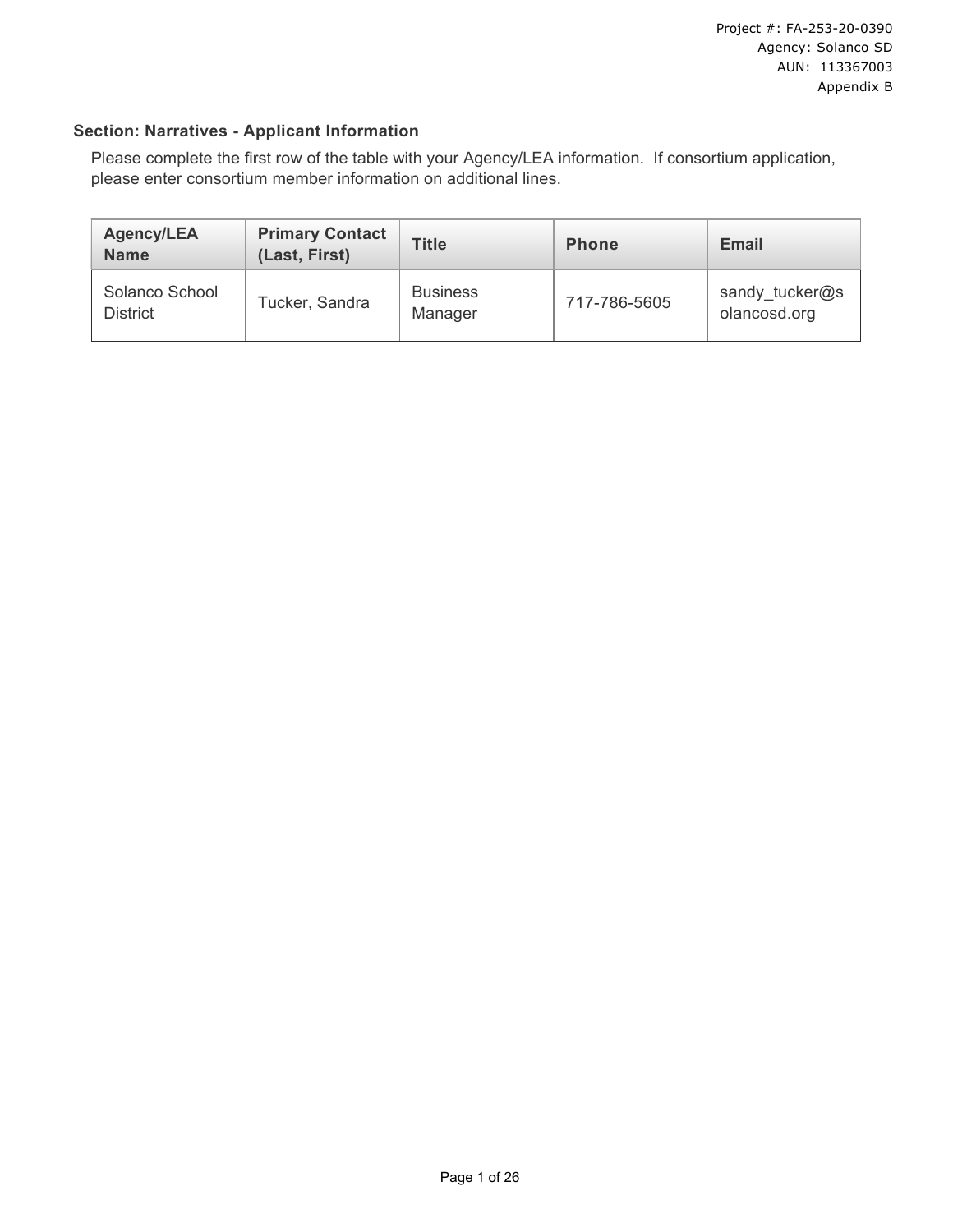# **Section: Narratives - Proposal Information PROPOSAL INFORMATION**

**Indicate which Intermediate Unit (IU) is providing primary technical assistance in your planning for continuity of education. If no IU is providing technical assistance, select N/A.**

Lancaster-Lebanon IU 13

**Indicate if you will be providing continuity of education through planned instruction, enrichment and review, or both.**

- **C** Planned Instruction
- **C** Fnrichment & Review
- G Roth

# **Indicate whether or not your LEA(s) has a continuity of education plan(s) in place.**

Yes

- C No
- Yes/No Consortia Only: some members do, and some do not.

**If no continuity of education plan is in place, indicate your assurance to work with stakeholders in your local community to develop and implement a continuity of education plan, a copy of which must be submitted with the final grant report and must reflect grant activities. For consortium applications, this assurance/requirement extends to all members.**

**C** Yes  $\cap$  No N/A - Continuity of Education plan(s) in place

# **Indicate the type of grant for which you are applying. For consortia applications where some members are requesting Systemic Funding and others are requesting Student Group Funding, select the "Both" option.**

 Systemic Continuity of Education Equity Grant – LEAs eligible for systemic grants are those where more than 10% of students across the LEA are unable to participate in continuity of education. LEAs that do not currently have a continuity of education plan are highly encouraged to apply for a systemic grant. Student Group Continuity of Education Equity Grant – LEAs eligible for student group grants are those where more than 5% of students in a student group are unable to participate in continuity of education. Both - This option should only be selected by Consortia Applicants where applicable.

# **SYSTEMIC FUNDING**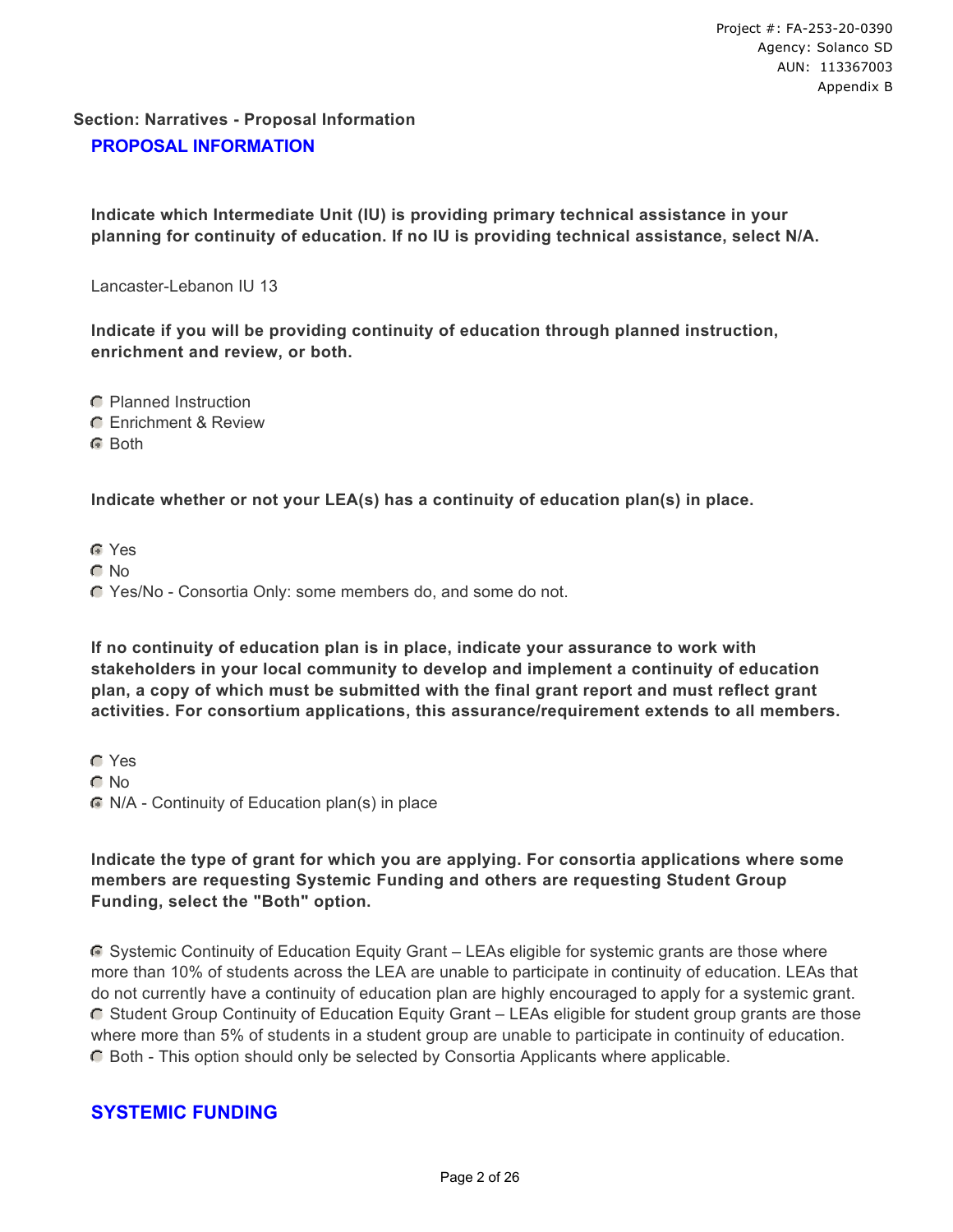For Systemic Funidng complete the table below by providing data.

**In the table below, indicate the total Agency/LEA enrollment, the numbers of students who are currently without access to distance education, and the number who will gain access as a result of this grant. If a consortium application, only complete a row for each participating member requesting funds based on SYSTEMIC numbers. SELECT N/A IF NOT REQUESTING FUNDING BASED ON SYSTEMIC NEED.** 

Student numbers in the last two columns in the following tables should represent those students who are unable to participate in Continuity of Education due to a specific barrier or gap that will be addressed by this grant program.

# **N/A - Not applying for Systemic Funding**

### **SYSTEMIC FUNDING TABLE**

\*The number of students who WILL BE ABLE to participate should NOT exceed those that are currently UNABLE.

| <b>Agency/LEA Name</b>            | Total # of students<br>in Agency/LEA | # of students<br><b>UNABLE to</b><br>participate in<br>continuity of<br>education due to<br>specific barrier/gap | # of students who<br><b>WILL BE ABLE to</b><br>participate through<br>this grant |
|-----------------------------------|--------------------------------------|------------------------------------------------------------------------------------------------------------------|----------------------------------------------------------------------------------|
| Solanco School<br><b>District</b> | 3,318                                | 763                                                                                                              | 763                                                                              |
|                                   | 3,318.00                             | 763.00                                                                                                           | 763.00                                                                           |

# **FUNDING BY STUDENT GROUPS**

 For funding requests based on Student Groups, complete ALL tables below by providing data or identifying as N/A.

**In the tables below, indicate the total number of students in each student group, the number of those students unable to participate in continuity of education, and the number of those students who will be served by this grant. If a consortium application, only complete a row for each participating member requesting funds based on STUDENT GROUP numbers. SELECT N/A BEFORE EACH TABLE IF NOT REQUESTING FUNDING BASED ON THAT STUDENT GROUP NEED.**

Student numbers in the last two columns in the following tables should represent those students who are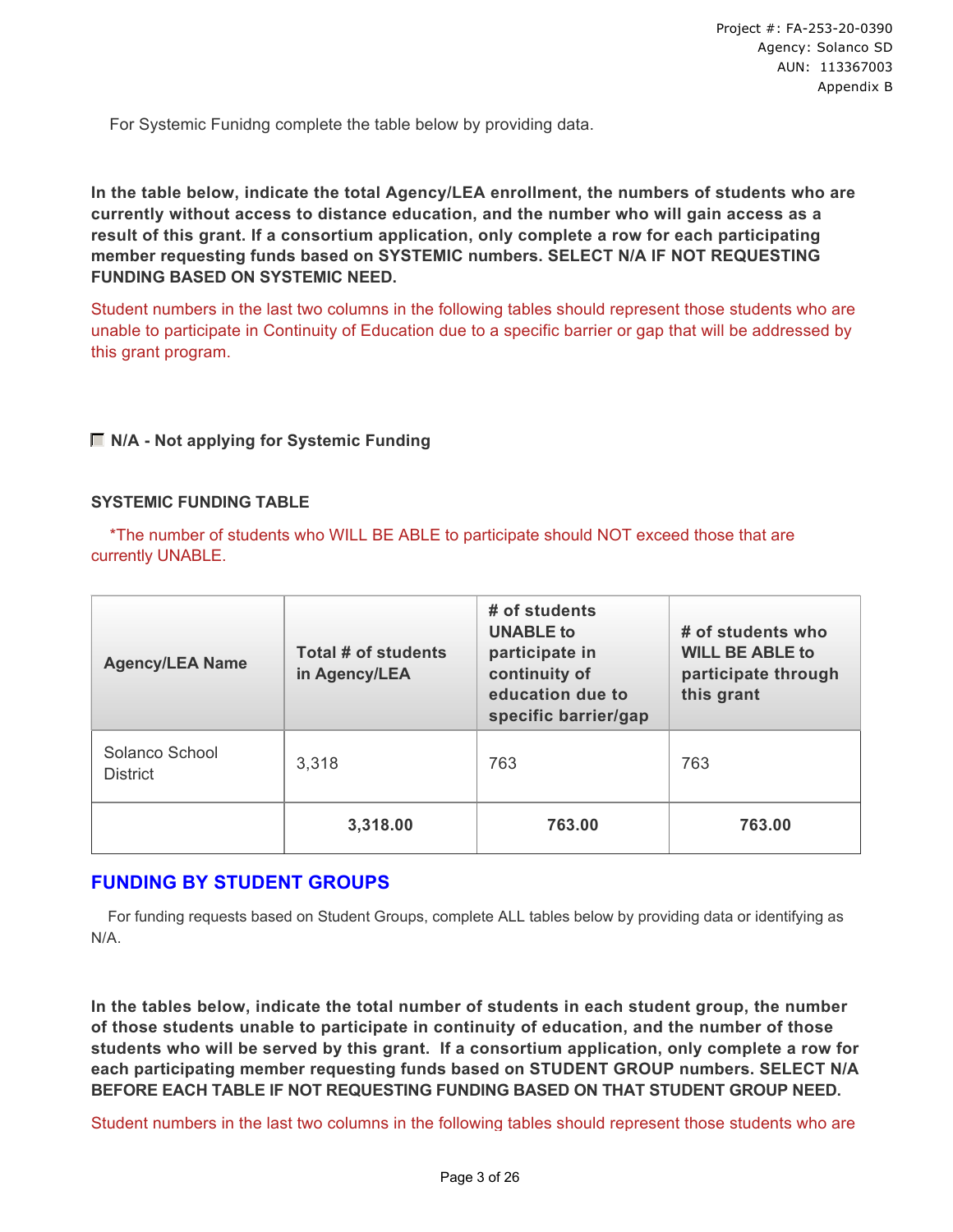unable to participate in Continuity of Education due to a specific barrier or gap that will be addressed by this grant program.

**N/A - Not applying for funding based on ECONOMICALLY DISADVANTAGED Student Group.**

#### **ECONOMICALLY DISADVANTAGED**

\*The number of students who WILL BE ABLE to participate should NOT exceed those that are currently UNABLE.

| <b>Agency/LEA Name</b> | Total # of<br><b>ECONOMICALLY</b><br><b>DISADVANTAGED</b><br><b>STUDENTS</b> | # of ECONOMICALLY<br><b>DISADVANTAGED</b><br><b>STUDENTS</b><br><b>CURRENTLY UNABLE</b><br>to participate in<br>continuity of<br>education | # of ECONOMICALLY<br><b>DISADVANTAGED</b><br><b>STUDENTS who WILL</b><br><b>BE ABLE to</b><br>participate through<br>this grant |
|------------------------|------------------------------------------------------------------------------|--------------------------------------------------------------------------------------------------------------------------------------------|---------------------------------------------------------------------------------------------------------------------------------|
|                        |                                                                              |                                                                                                                                            |                                                                                                                                 |
|                        |                                                                              |                                                                                                                                            |                                                                                                                                 |

**N/A - Not applying for funding based on ENGLISH LEARNERS Student Group.**

#### **ENGLISH LEARNERS**

\*The number of students who WILL BE ABLE to participate should NOT exceed those that are currently UNABLE.

| <b>Agency/LEA Name</b> | <b>Total # of ENGLISH</b><br><b>LEARNER STUDENTS</b> | # of ENGLISH<br><b>LEARNER STUDENTS</b><br><b>CURRENTLY UNABLE</b><br>to participate in<br>continuity of<br>education | # of ENGLISH<br><b>LEARNER STUDENTS</b><br>who WILL BE ABLE<br>to participate<br>through this grant |
|------------------------|------------------------------------------------------|-----------------------------------------------------------------------------------------------------------------------|-----------------------------------------------------------------------------------------------------|
|                        |                                                      |                                                                                                                       |                                                                                                     |
|                        |                                                      |                                                                                                                       |                                                                                                     |

**N/A - Not applying for funding based on STUDENTS WITH DISABILITIES Student Group.**

#### **STUDENTS WITH DISABILITIES**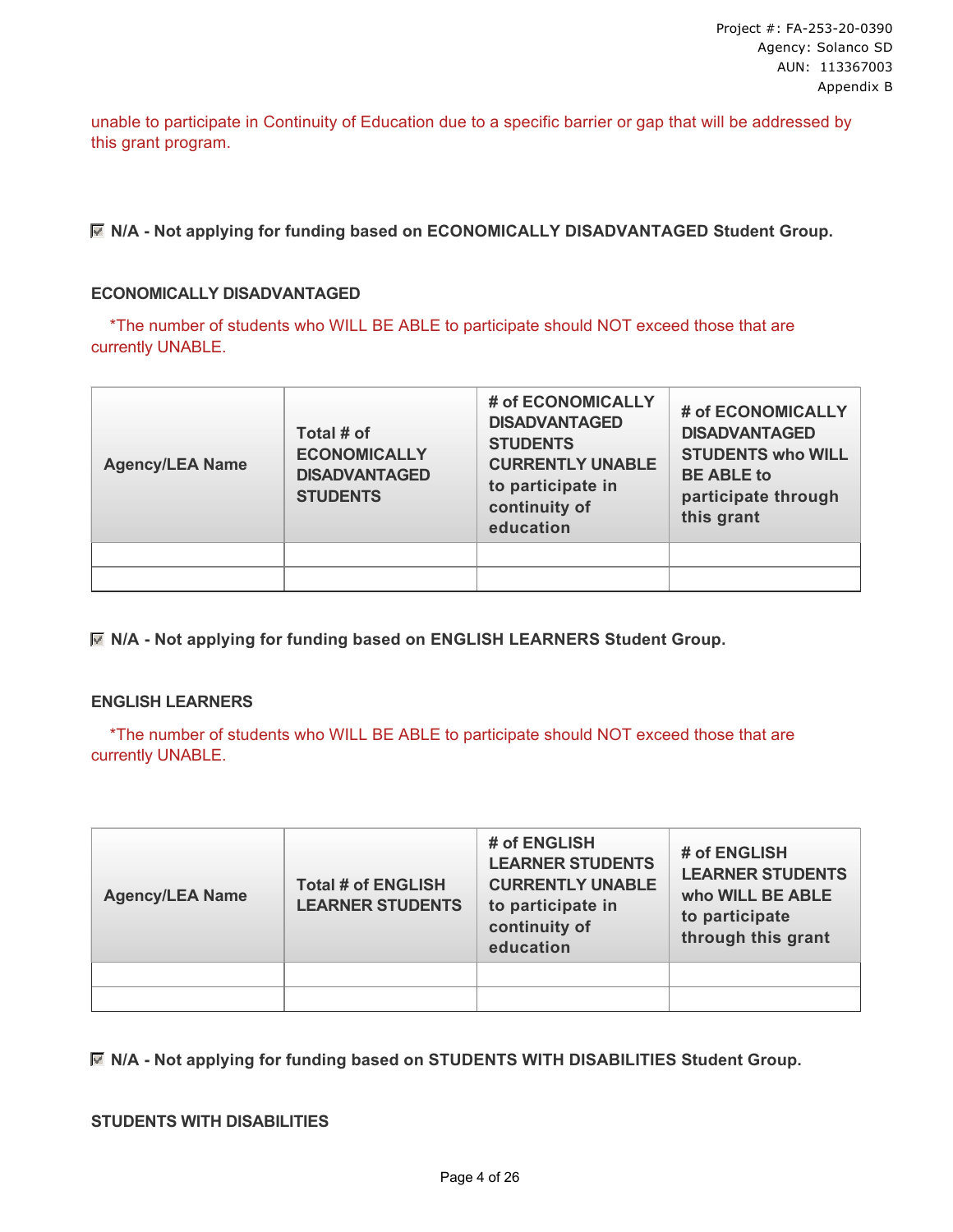\*The number of students who WILL BE ABLE to participate should NOT exceed those that are currently UNABLE.

| <b>Agency/LEA Name</b> | <b>Total # of STUDENTS</b><br><b>WITH DISABILITIES</b> | # of STUDENTS WITH<br><b>DISABILITIES</b><br><b>CURRENTLY UNABLE</b><br>to participate in<br>continuity of<br>education | # of STUDENTS WITH<br><b>DISABILITIES who</b><br><b>WILL BE ABLE to</b><br>participate through<br>this grant |
|------------------------|--------------------------------------------------------|-------------------------------------------------------------------------------------------------------------------------|--------------------------------------------------------------------------------------------------------------|
|                        |                                                        |                                                                                                                         |                                                                                                              |
|                        |                                                        |                                                                                                                         |                                                                                                              |

**N/A - Not applying for funding based on HOMELESS STUDENTS Student Group.**

### **HOMELESS STUDENTS**

\*The number of students who WILL BE ABLE to participate should NOT exceed those that are currently UNABLE.

| <b>Agency/LEA Name</b> | Total # of<br><b>HOMELESS</b><br><b>STUDENTS</b> | # of HOMELESS<br><b>STUDENTS</b><br><b>CURRENTLY UNABLE</b><br>to participate in<br>continuity of<br>education | # of HOMELESS<br><b>STUDENTS who WILL</b><br><b>BE ABLE to</b><br>participate through<br>this grant |
|------------------------|--------------------------------------------------|----------------------------------------------------------------------------------------------------------------|-----------------------------------------------------------------------------------------------------|
|                        |                                                  |                                                                                                                |                                                                                                     |
|                        |                                                  |                                                                                                                |                                                                                                     |

**N/A - Not applying for funding based on FOSTER STUDENTS Student Group.**

#### **FOSTER STUDENTS**

\*The number of students who WILL BE ABLE to participate should NOT exceed those that are currently UNABLE.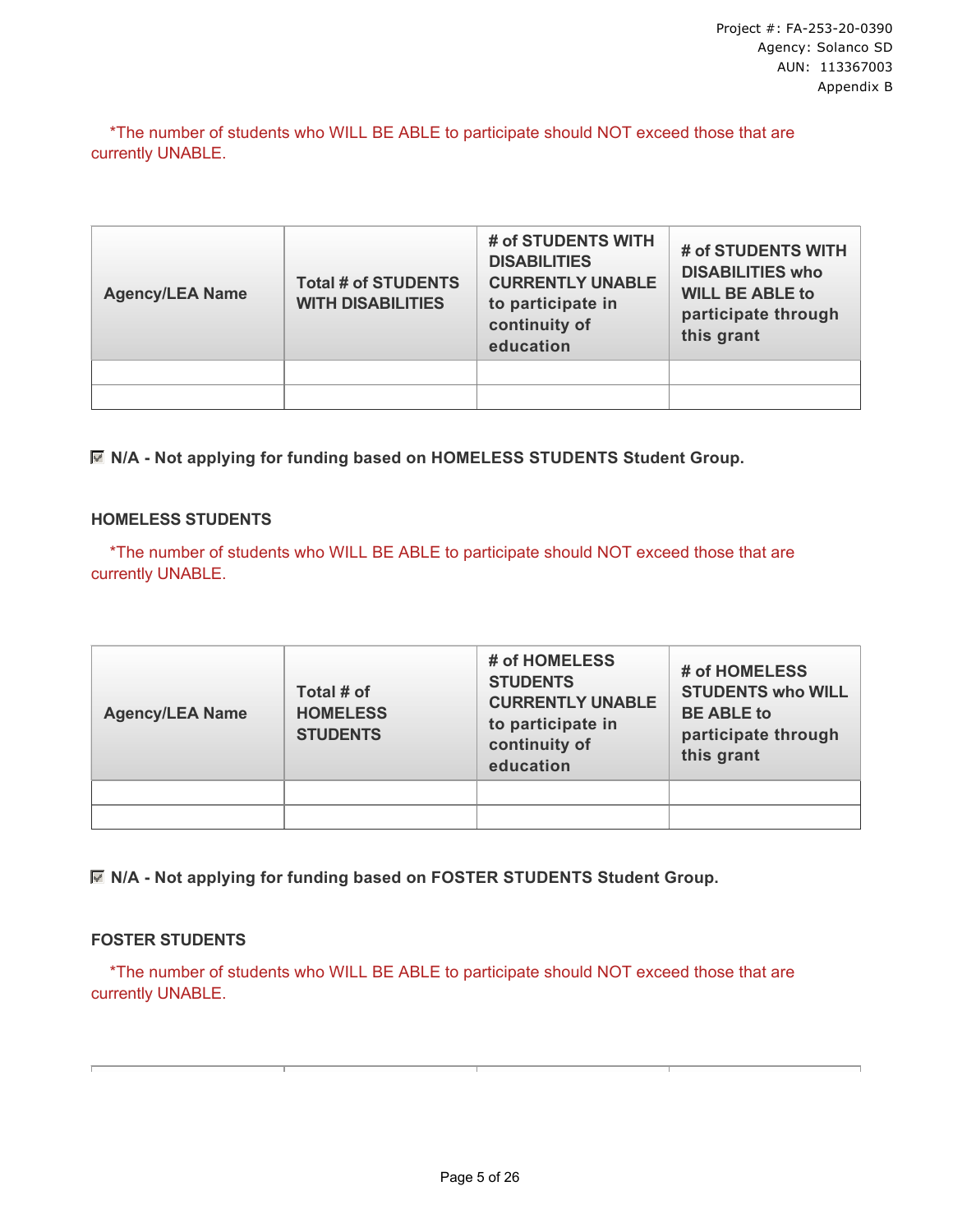| <b>Agency/LEA Name</b> | <b>Total # of FOSTER</b><br><b>STUDENTS</b> | # of FOSTER<br><b>STUDENTS</b><br><b>CURRENTLY UNABLE</b><br>to participate in<br>continuity of<br>education | # of FOSTER<br><b>STUDENTS who WILL</b><br><b>BE ABLE to</b><br>participate through<br>this grant |
|------------------------|---------------------------------------------|--------------------------------------------------------------------------------------------------------------|---------------------------------------------------------------------------------------------------|
|                        |                                             |                                                                                                              |                                                                                                   |
|                        |                                             |                                                                                                              |                                                                                                   |

**N/A - Not applying for funding based on MIGRANT STUDENTS Student Group.**

#### **MIGRANT STUDENTS**

\*The number of students who WILL BE ABLE to participate should NOT exceed those that are currently UNABLE.

| <b>Agency/LEA Name</b> | <b>Total # of MIGRANT</b><br><b>STUDENTS</b> | # of MIGRANT<br><b>STUDENTS</b><br><b>CURRENTLY UNABLE</b><br>to participate in<br>continuity of<br>education | # of MIGRANT<br><b>STUDENTS who WILL</b><br><b>BE ABLE to</b><br>participate through<br>this grant |
|------------------------|----------------------------------------------|---------------------------------------------------------------------------------------------------------------|----------------------------------------------------------------------------------------------------|
|                        |                                              |                                                                                                               |                                                                                                    |
|                        |                                              |                                                                                                               |                                                                                                    |

# **N/A - Not applying for funding based on STUDENTS BY ETHNICITY Student Group.**

# **STUDENTS BY ETHNICITY**

 Please provide a row for each ethnicity represented in your Agency/LEA. Repeat for consortium members.

 \*The number of students who WILL BE ABLE to participate should NOT exceed those that are currently UNABLE.

| Total #<br><b>Agency/LEA</b><br><b>STUDENTS IN</b><br><b>Ethnicity</b><br><b>Name</b><br><b>ETHNIC GROUP</b> | # of STUDENTS<br># of STUDENTS<br><b>BY ETHNICITY</b><br><b>BY ETHNICITY</b><br><b>CURRENTLY</b><br>who WILL BE<br><b>UNABLE to</b><br><b>ABLE</b> to<br>participate in<br>participate<br>through this<br>continuity of |
|--------------------------------------------------------------------------------------------------------------|-------------------------------------------------------------------------------------------------------------------------------------------------------------------------------------------------------------------------|
|--------------------------------------------------------------------------------------------------------------|-------------------------------------------------------------------------------------------------------------------------------------------------------------------------------------------------------------------------|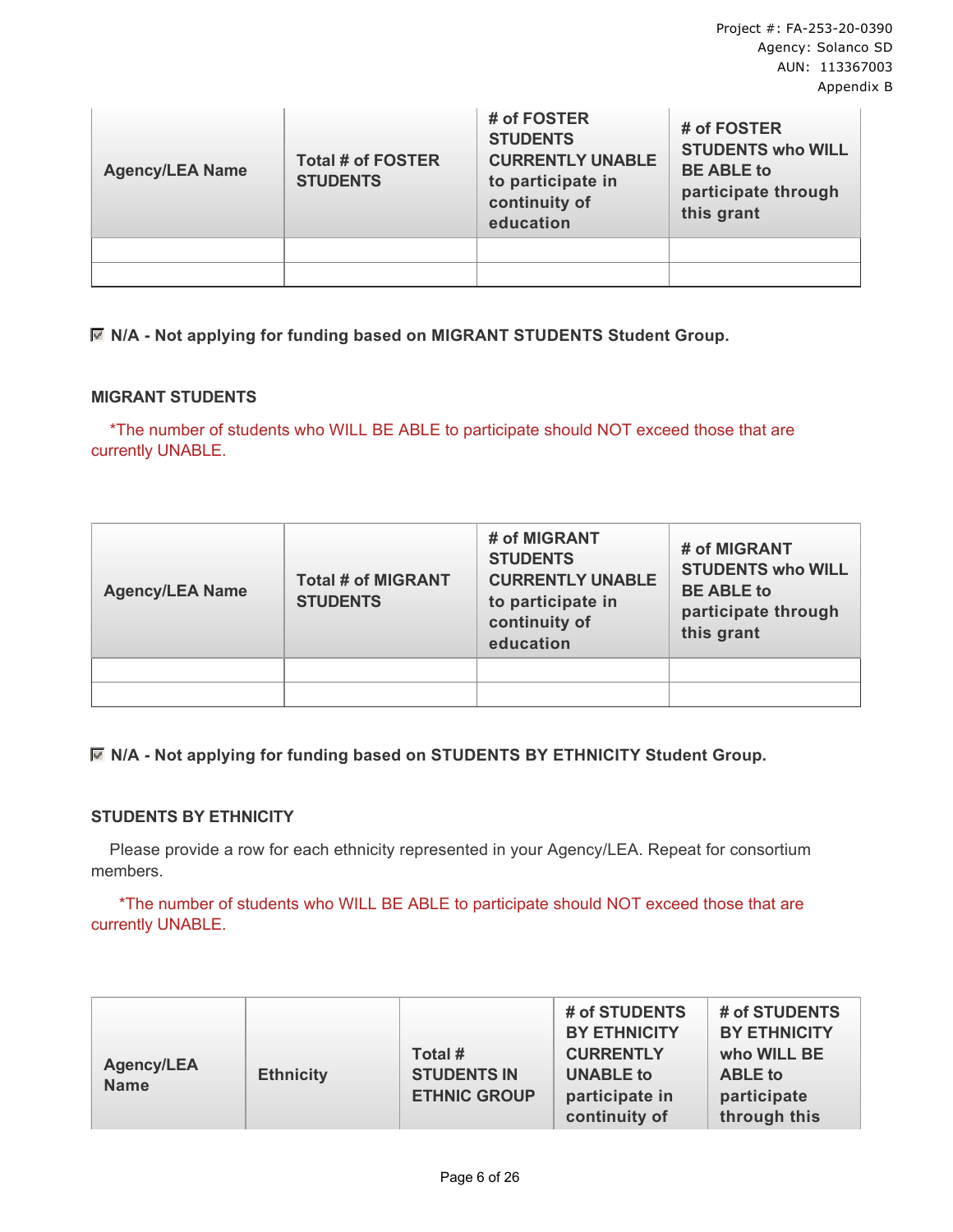### Project #: FA-253-20-0390 Agency: Solanco SD AUN: 113367003 Appendix B

|  | education | grant |
|--|-----------|-------|
|  |           |       |
|  |           |       |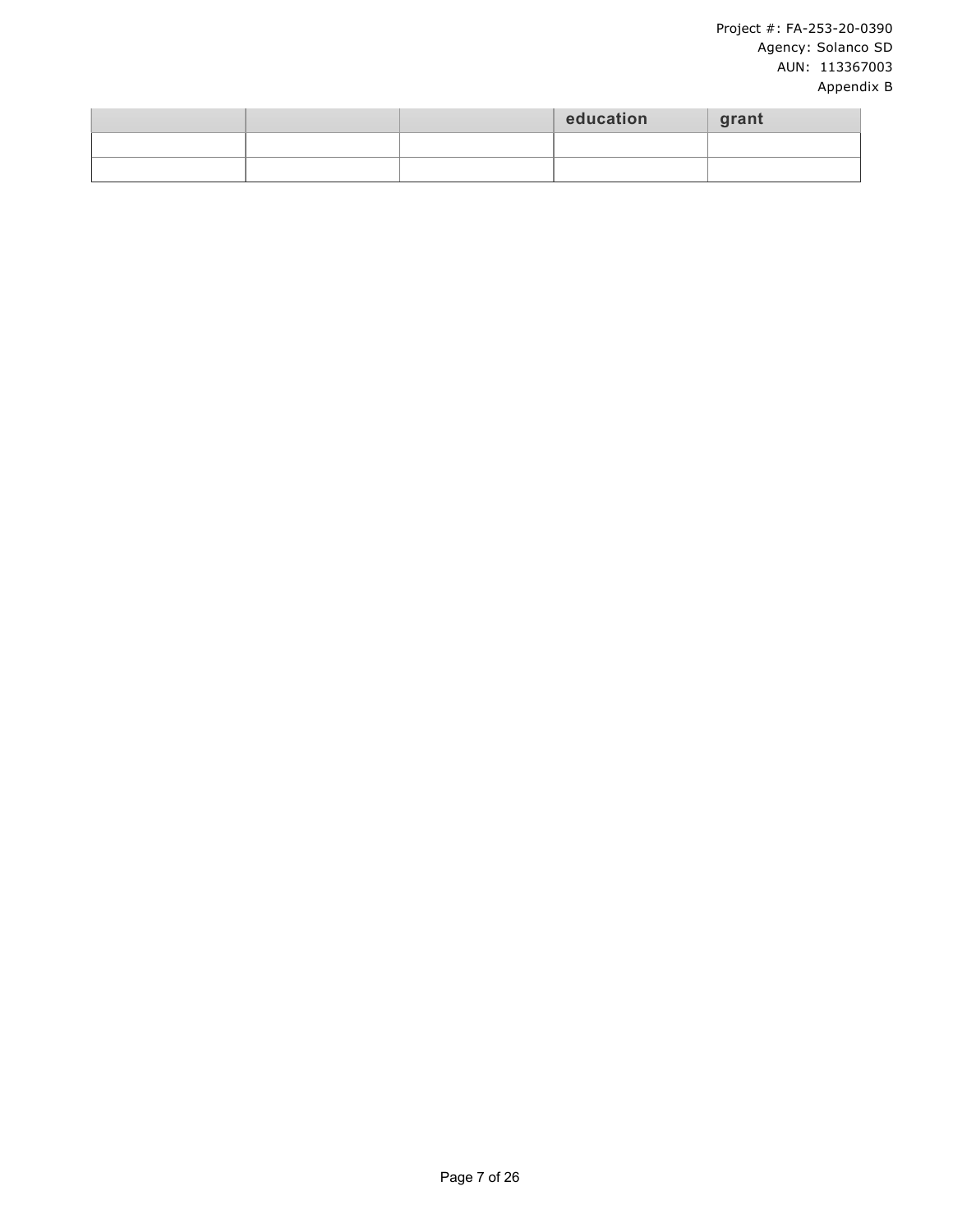### **Section: Narratives - CEEG Assurances**

#### **CEEG Assurances**

Applicant must provide the following assurances. In the case of consortia applications, assurances extend to all members' Chief School Administrators and Governing Board (e.g., school board or board of trustee) Presidents.

The Chief School Administrator(s) has/have reviewed this CEEG application and affirms there are no other available local, state, or federal funds that can be repurposed to support the needs outlined herein.

Yes

If no, list the names of the grants, total allocations are provided from another source (local, state, federal), and how the funds will be used to supplement a continuity of education.

| <b>Additional Funding Source</b> | <b>Total Allocation</b> | <b>Purpose</b>                                                                                                                                                                                                                                                                              |
|----------------------------------|-------------------------|---------------------------------------------------------------------------------------------------------------------------------------------------------------------------------------------------------------------------------------------------------------------------------------------|
| Federal                          | 383,502                 | The ESSERS grant provided<br>funding to purchase iPads,<br>laptops and cases for students.<br>Funds will be utilized from this<br>grant to purchase additional<br>student iPads, laptops and<br>cases so each students has a<br>reliable device that may be<br>used for remote instruction. |

The Chief School Administrator (CSA) has reviewed this CEEG application and affirm/s that the continuity of education plan course/instructional materials are aligned to the PA standards. (The CSA must sign the Signature Page of this grant application)

Yes

The Chief School Administrator supports the strategic use of CEEG funds to ensure the identified target population of students can participate in the continuity of education programming offered by the LEA.

Yes

The Governing Board (e.g., school board or board of trustee) President(s) has/have reviewed the CEEG application and affirm/s there are no other available local, state, or federal funds that can be repurposed to support the needs outlined in the grant application.

Yes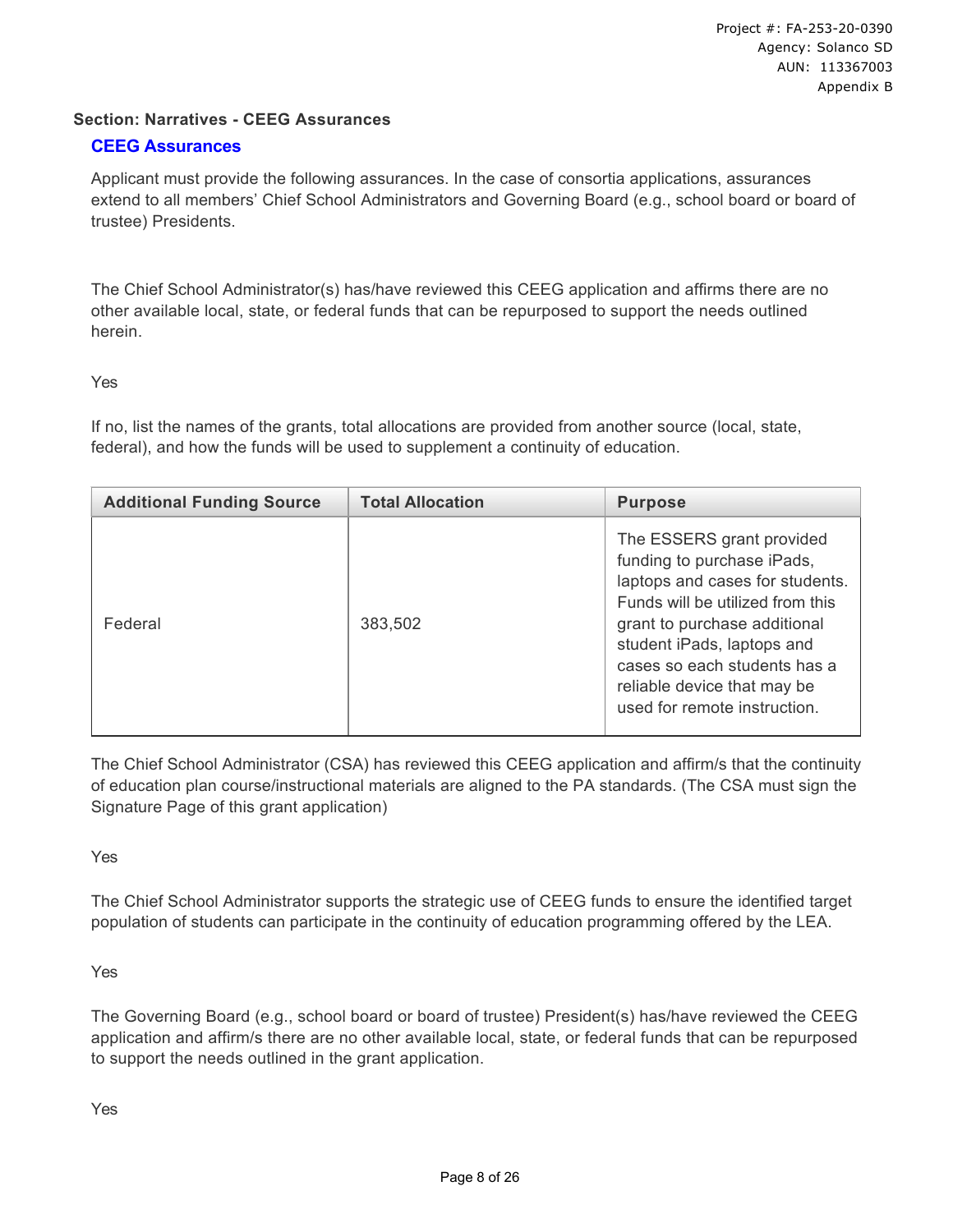If no, list the names of the grants, total allocations are provided from another source (local, state, federal), and how the funds will be used to supplement a continuity of education.

| <b>Additional Funding Source</b> | <b>Total Allocation</b> | <b>Purpose</b>                                                                                                                                                                                                                                                                              |
|----------------------------------|-------------------------|---------------------------------------------------------------------------------------------------------------------------------------------------------------------------------------------------------------------------------------------------------------------------------------------|
| Federal                          | 383,502                 | The ESSERS grant provided<br>funding to purchase iPads,<br>laptops and cases for students.<br>Funds will be utilized from this<br>grant to purchase additional<br>student iPads, laptops and<br>cases so each students has a<br>reliable device that may be<br>used for remote instruction. |

The Governing Board (e.g., school board or board of trustee) President(s) support/s the strategic use of CEEG funds to ensure the identified target population of students can participate in the continuity of education programming offered by the LEA.

Yes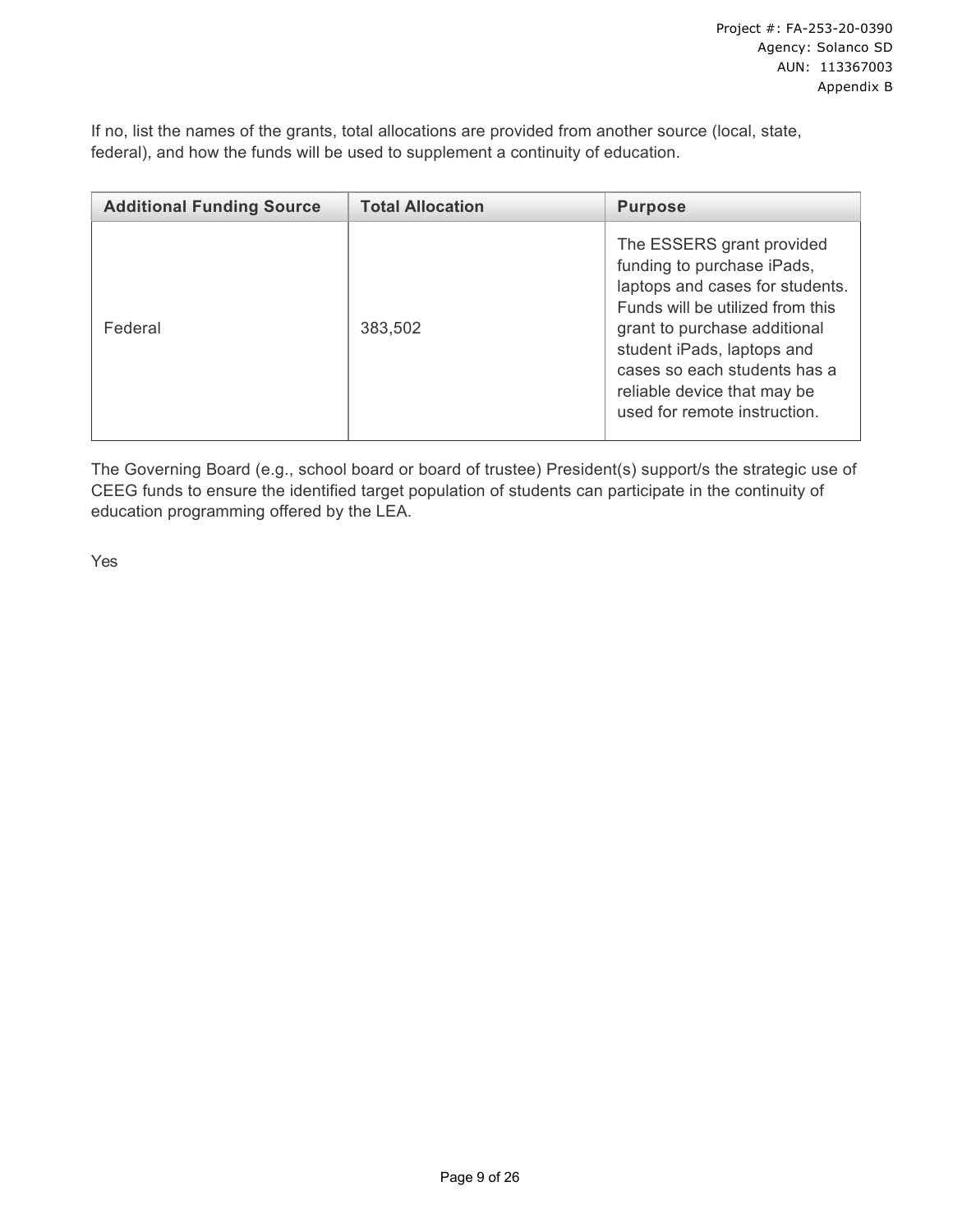#### **Section: Narratives - GEER Assurances**

# **CARES Act-Continuity of Education Equity-GEER funds ASSURANCES**

LEAs receiving GEER funds will provide equitable services to students and teachers in nonpublic schools as required under 18005 of Division B of the CARES Act.

#### Yes

LEAs receives the CARES Act-Continuity of Education Equity-GEER funds will complete quarterly reports, including the following data:

- The total amount of funds received, the amount spent or obligated for each project or activity,
- A detailed list of all projects or activities supported with CARES Act funds including:
	- Name
	- Description
	- Estimated number of jobs created or retained (where applicable)
- Detailed information on subcontracts and subgrantees, including FFATA data elements, as prescribed by OMB.

#### Yes

LEA will, to the greatest extent practicable, continue to compensate its employees and contractors during the period of any disruptions or closures related to COVID-19 in compliance with Section 18006 of Division B of the CARES Act. In addition, each entity that accepts funds will continue to pay employees and contractors to the greatest extent practicable based on the unique financial circumstances of the entity. CARES Act funds generally will not be used for bonuses, merit pay, or similar expenditures, unless related to disruptions or closures resulting from COVID-19.

Yes

The LEA will cooperate with any examination of records with respect to such funds by making records available for inspection, production, and examination, and authorized individuals available for interview and examination, upon the request of (i) the Department and/or its Inspector General; or (ii) any other federal agency, commission, or department in the lawful exercise of its jurisdiction and authority.

#### Yes

LEA maintains inventory records, purchase orders and receipts for equipment (over \$5,000) purchased and Computing Devices and Special Purpose Equipment (\$300 - \$4,999) and will conduct a physical inventory every two years.

#### Yes

The LEA will comply with all reporting requirements, including those in Section 15011(b)(2) of Division B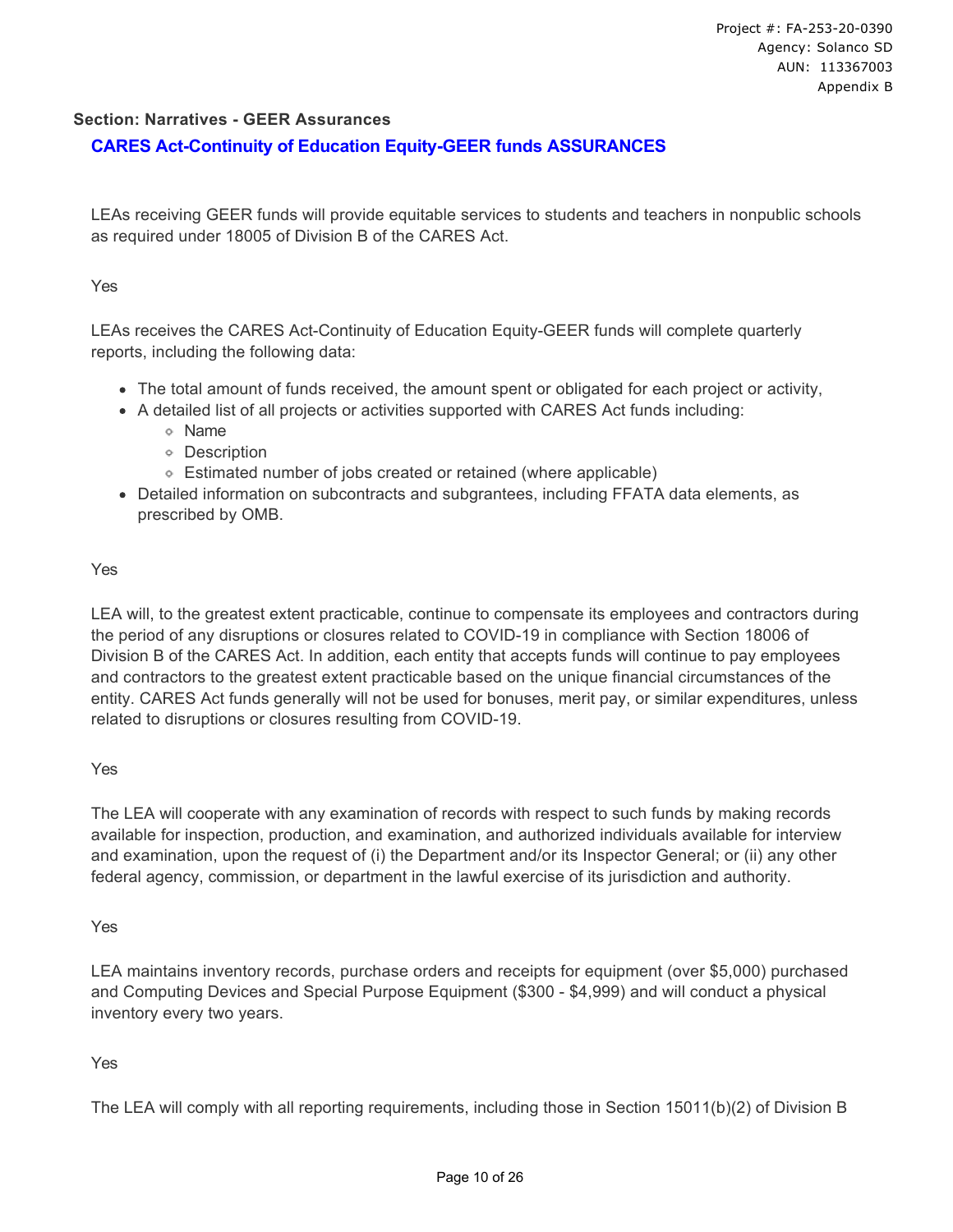of the CARES Act, and submit required quarterly reports to the Secretary at such time and in such manner and containing such information as the Secretary may subsequently require. (See also 2 CFR 200.327-200.329). The Secretary may require additional reporting in the future, which may include: the methodology LEAs will use to provide services or assistance to students and staff in both public and nonpublic schools, the uses of funds by the LEAs or other entities and demonstration of their compliance with Section 18003(d), such as any use of funds addressing the digital divide, including securing access to home-based connectivity and remote-use devices, related issues in supporting remote learning for all students, including disadvantaged populations.

Yes

Any LEA receiving funding under this program will have on file with the SEA a set of assurances that meets the requirements of section 442 of the General Education Provisions Act (GEPA) (20 U.S.C. 1232e).

Yes

To the extent applicable, an LEA will include in its local application a description of how the LEA will comply with the requirements of section 427 of GEPA (20 U.S.C. 1228a). The description must include information on the steps the LEA proposes to take to permit students, teachers, and other program beneficiaries to overcome barriers (including barriers based on gender, race, color, national origin, disability, and age) that impede equal access to, or participation in, the program.

Yes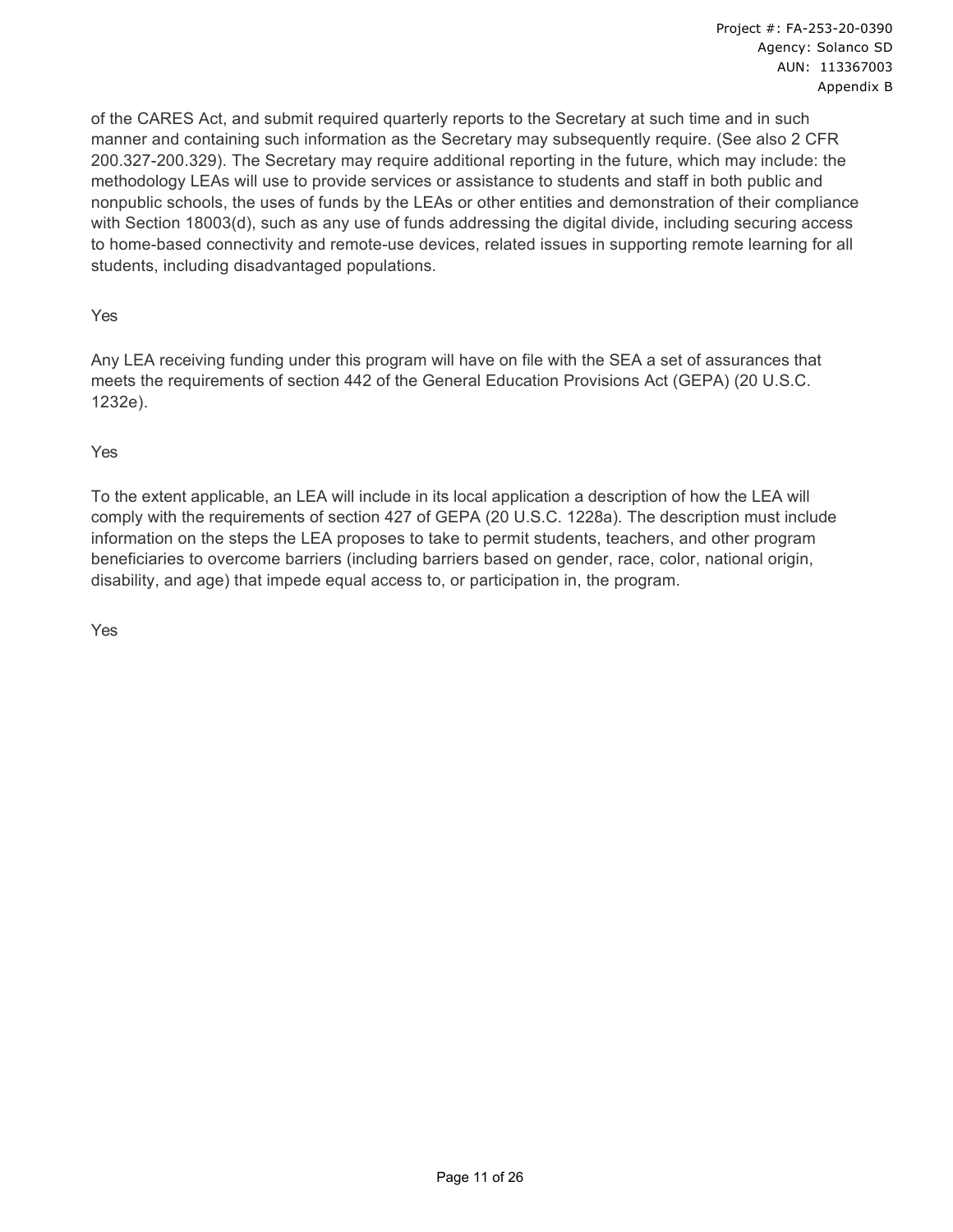# **Section: Narratives - Allowable Usage of Funds**

# **ALLOWABLE USAGE OF FUNDS**

Education leaders are uniquely positioned to determine the most appropriate continuity of education for their local communities. CEEG funds may be used to fund any activity, service, or product that directly enables effective and efficient participation in continuity of education for learners who are currently unable to participate. Expenditures may include, but are not limited to the selections identified in this section.

CEEG funding may be expended on grant-related activities between May 18, 2020 and September 30, 2021. PDE reserves the right to seek repayment of funds if it is determined that funds were not utilized for the original stated and approved purpose. Applicant costs incurred outside the grant period outlined in the grant agreement are not the responsibility of the Commonwealth.

# **Check the box before each intended acceptable use classification your LEA is applying to use CEEG GEERS funds to support.**

For additional information on cleaning and sanitizing your LEA, please visit the following resources:

[CDC - Disinfectant Decision Tool website](https://www.cdc.gov/coronavirus/2019-ncov/community/pdf/ReOpening_America_Cleaning_Disinfection_Decision_Tool.pdf)

[CDC - Cleaning Guide website](https://www.cdc.gov/coronavirus/2019-ncov/community/disinfecting-building-facility.html)

[COVID-19 Transportation FAQs](http://www.education.pa.gov/Schools/safeschools/emergencyplanning/COVID-19/20-21FAQs/Pages/default.aspx)

 **(1) Technology hardware (including the purchase or lease of devices, peripherals, Internet cards, assistive technology for students with disabilities, etc.)**

 **(2) Technology software (including the purchase, license, or subscription to content, communication, tools, learning management, security management, accessibility features for students with disabilities, etc.)**

 **(3)Technology infrastructure (including mobile hotspots, connectivity fees, etc.)**

- **(4) Technology services**
- **(5) Assistive technology for students with disabilities as determined by the IEP team**

 **(6) Supports for English Learners (e.g., translation of materials, interpretation services, etc.)**

 **(7) Learning supplies for students (e.g., notebooks/paper, pencils/pens/highlighters, manipulatives, books, science kits, calculators, erasable white boards/markers, etc.)**

 **(8) Professional development for school personnel related to Continuity of Education**

- **(9) Training for students and/or caregivers**
- **(10) Instructional materials aligned to the PA standards**
- **(11) Administrative supplies (including print and mail services, etc.)**

 **(12) Other activities that are necessary to maintain the operation of and continuity of services in local educational agencies and continuing to employ existing staff of the local educational agency.**

 **(13) Personal Protective Equipment (per CDC guidelines for COVID-19) required to**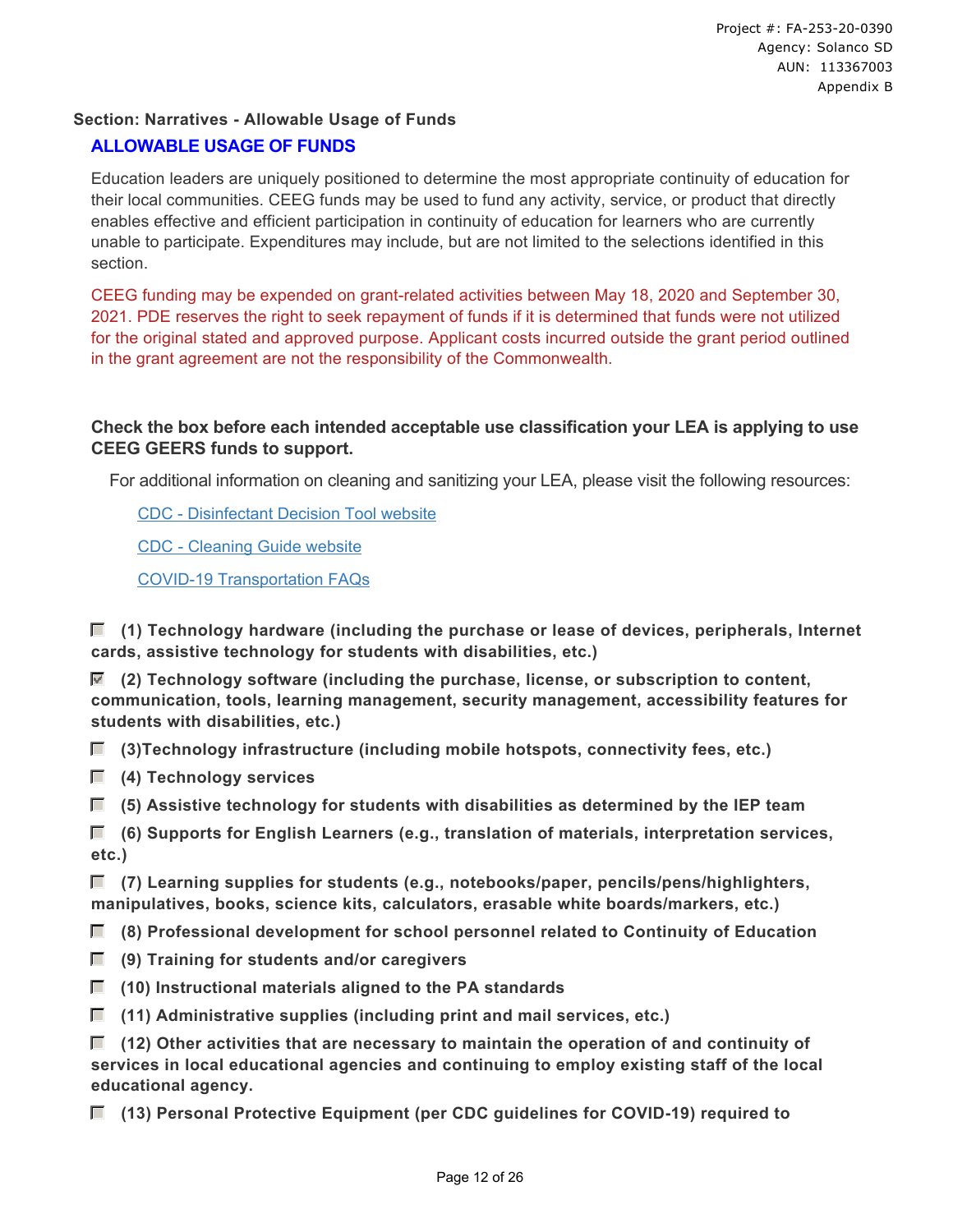**implement the local continuity of education plan**

 **(14) Transportation, where appropriate and in adherence to the guidelines set forth in the COVID-19 page on PDE's website (e.g., transporting grab and go kits to student pick-up locations, buses equipped with hot spots that create scheduled access for families that lack connectivity, etc.) \*\*A link to the website can be found above.**

 **(15) Personnel costs (i.e., salaries and benefits) costs associated with newly contracted or increased services (e.g., technology services to support a hardware rollout). CEEG funds should augment or expand local efforts to ensure more students are able to participate in continuity of education.**

**Based on your selections above, please complete the table by identifying categories of usage, and providing a description of how your LEA will utilize the funds. (For the description there is a maximum of 1000 characters.)**

| <b>LEA Name</b>         | <b>Allowable Usage of Funds</b>                                                                                                                                                                                                                                                                                                        | <b>Description (1000 max</b><br>characters)                                                                                                                                                                                                                                                                                           |
|-------------------------|----------------------------------------------------------------------------------------------------------------------------------------------------------------------------------------------------------------------------------------------------------------------------------------------------------------------------------------|---------------------------------------------------------------------------------------------------------------------------------------------------------------------------------------------------------------------------------------------------------------------------------------------------------------------------------------|
| Solanco School District | (15) Personnel costs (i.e.,<br>salaries and benefits) costs<br>associated with newly<br>contracted or increased<br>services (e.g., technology<br>services to support a hardware<br>rollout). CEEG funds should<br>augment or expand local efforts<br>to ensure more students are<br>able to participate in continuity<br>of education. | Contracted traffic control<br>personnel to minimize traffic<br>congestion resulting from<br>increase in parents bringing<br>their children to school and<br>picking them up after school<br>instead of using school bus<br>transportation. Increase in<br>parent transportation result of<br>social distancing requirements<br>on bus |
| Solanco School District | (15) Personnel costs (i.e.,<br>salaries and benefits) costs<br>associated with newly<br>contracted or increased<br>services (e.g., technology<br>services to support a hardware<br>rollout). CEEG funds should<br>augment or expand local efforts<br>to ensure more students are<br>able to participate in continuity<br>of education. | Technology personnel's<br>overtime payroll hours and<br>related benefits associated with<br>increased demand of<br>technicians as a result of<br>additional student technology<br>device deployments to provide<br>remote instruction to students                                                                                     |
|                         | (2) Technology software<br>(including the purchase,<br>license, or subscription to                                                                                                                                                                                                                                                     | Instructional software,<br>monitors, powercords,                                                                                                                                                                                                                                                                                      |

**\***For consortium applications, please include a line for each applicable LEA/Usage combination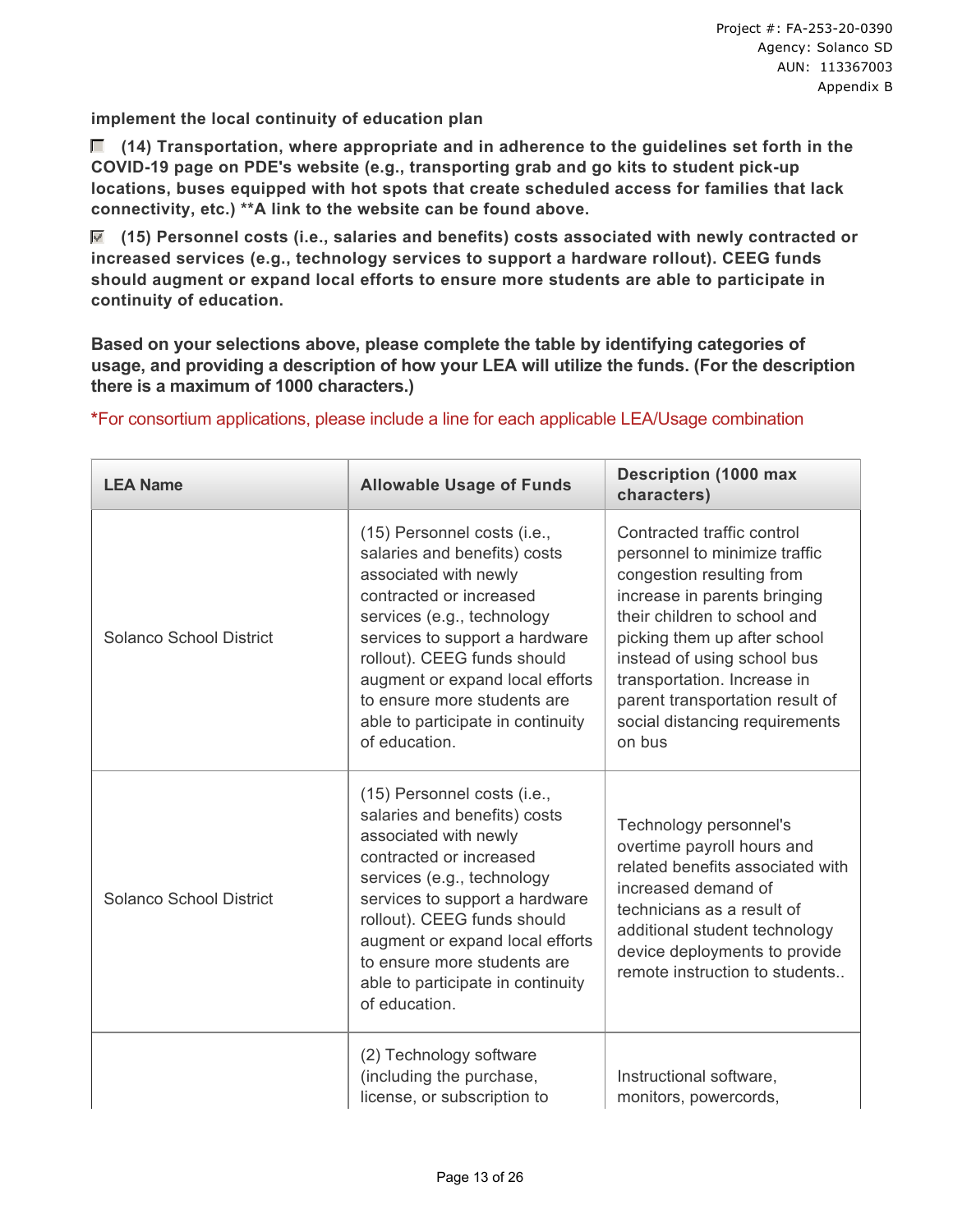| <b>LEA Name</b>         | <b>Allowable Usage of Funds</b>                                                                                                                   | <b>Description (1000 max</b><br>characters)                                                                 |
|-------------------------|---------------------------------------------------------------------------------------------------------------------------------------------------|-------------------------------------------------------------------------------------------------------------|
| Solanco School District | content, communication, tools,<br>learning management, security<br>management, accessibility<br>features for students with<br>disabilities, etc.) | flashdrives and other<br>miscellaneous technology<br>supplies to provide remote<br>instruction to students. |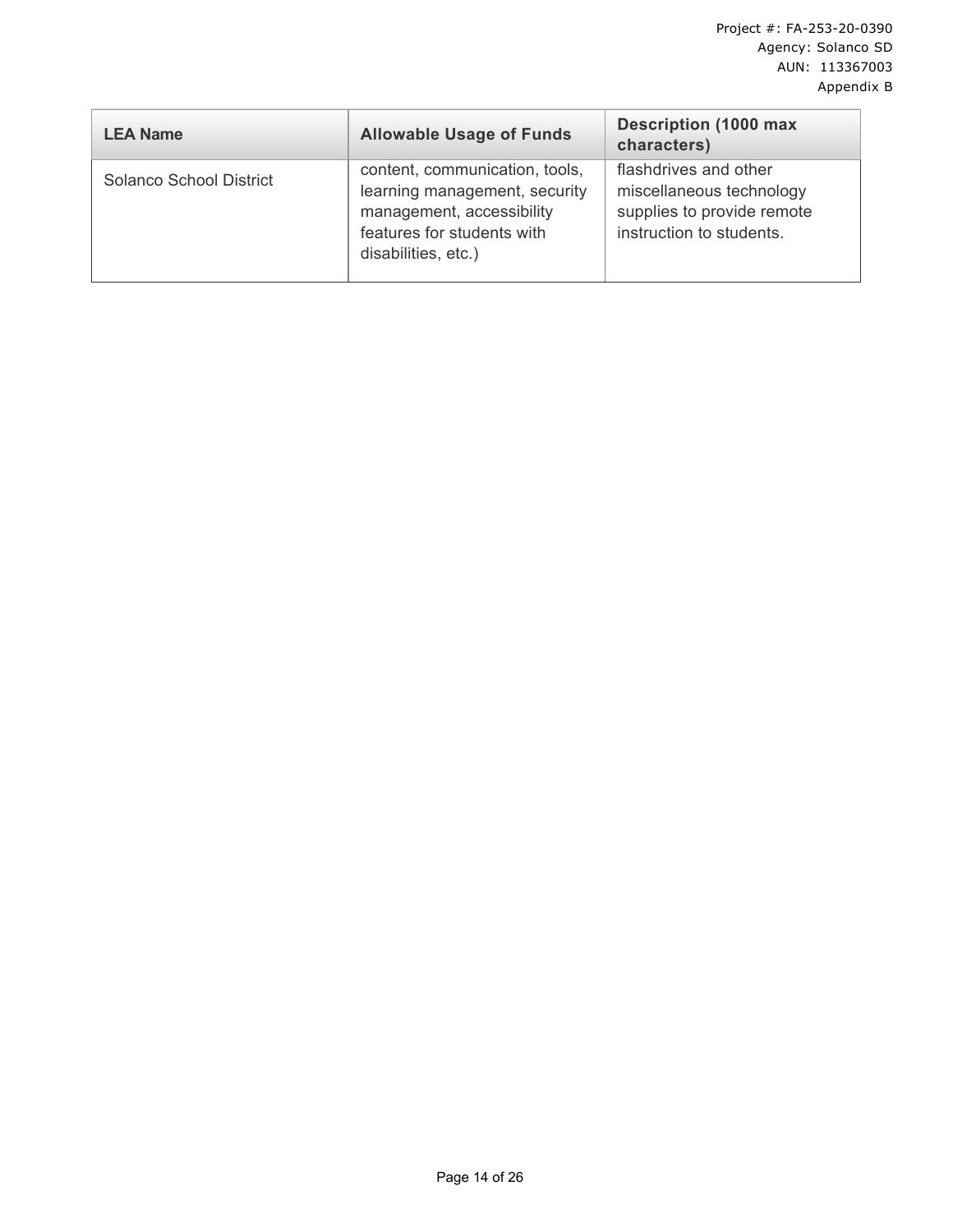### **Section: Narratives - Budget Description**

Describe the proposed expenditures for each cost category in the budget table that follows. Your narrative should clearly identify the barriers and/or gaps CARES Act-Continuity of Education Equity-GEER funding will mitigate or eliminate so that the target population identified in this application can participate in your continuity of education programs.

Include any matching and/or in-kind supports (dollars, human capital, and/or other resources through the LEA or partner organizations) that will be leveraged toward plan implementation and achievement of your continuity of education goals. *(limit 2500 characters)*

Solanco is a rural district with significant challenges. CEEG grant funding will be used to obtain traffic control personnel to minimize traffic congestion at the Quarryville Elementary and Providence Elementary Schools. As a result of social distancing requirements, the volume of parents driving their children to and from school has increased significantly, creating traffic congestion and potential safety concerns for students, staff and drivers. One traffic control monitor will be utilized at Providence Elementary in the mornings and two monitors will be utilized at Quarryville Elementary in the mornings. Two monitors will be utilized at both schools in the afternoon. The school district is assessed \$80 per monitor per school day. The health and safety of Solanco students is paramount to the school district. The school district has purchased a large quantity of laptops, iPads and other technology devices for students in an effort to alleviate technology and accessibility gaps that exist for a multitude of our learners, including: students with a lack of access/limited access to devices, adaptive hardware to address specialized needs, software to address communication needs and devices that aid in overcoming language barriers. The district has deployed devices and hardware in an effort to mitigate any potential barriers to learning/instruction during this time, but additional resources are still needed. Instructional software, monitors, flashdrives and other miscellaneous ancillary technology supplies will be purchased with GEER funding to provide remote student instruction. Additional work hours for technology staff is being funded by the GEER grant to deploy, support and maintain the additional technology devices.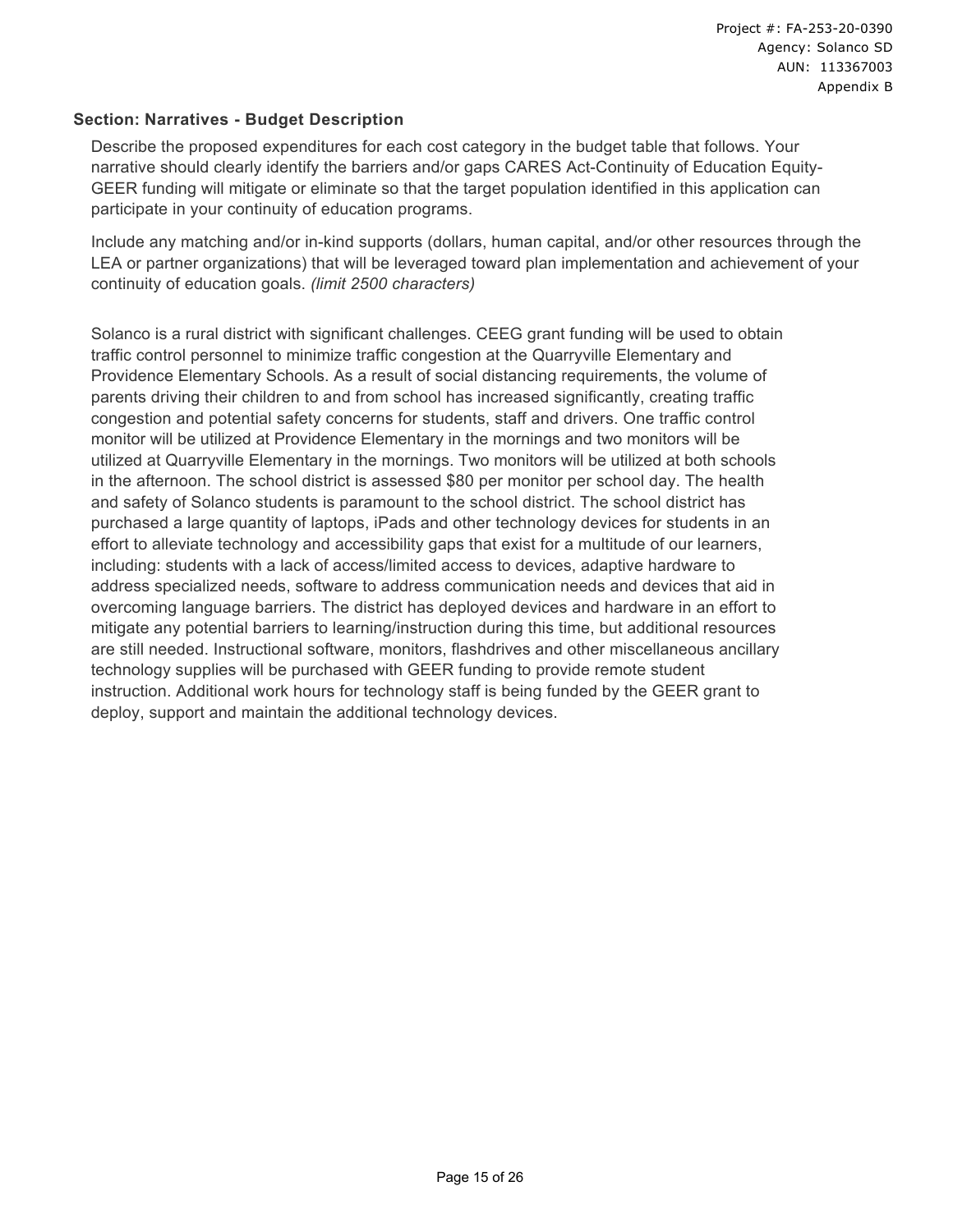### **Section: Narratives - Required Uploads**

#### **REQUIRED UPLOADS**

- **Upload grant letter(s) of support from the Chief School Administrator(s) below using the file labeling convention "AUN\_LEA Name\_CSA.pdf".**
- **Upload letter(s) of grant support from the Board President(s) below using the file labeling convention "AUN\_LEA Name\_BP.pdf".**
- **Upload your Affirmation of Consultation signed electronically\* by the LEA and Nonpublic Officials.**

**Letters of support not submitted as part of application submission must be provided as PDF attachments in a single email before 5:00 PM EST on 9/18/2020 via**

[ra-CEEG@pa.gov](mailto:ra-CEEG@pa.gov?subject=CEEG%20Letter%20of%20Support&body=Please%20attach%20letter(s)%20of%20support%20for%20your%20application,%20and%20add%20your%20Agency/LEA%20Name%20to%20the%20subject.)**.**

All required documents have been uploaded, including files for consortium members (if applicable).

Yes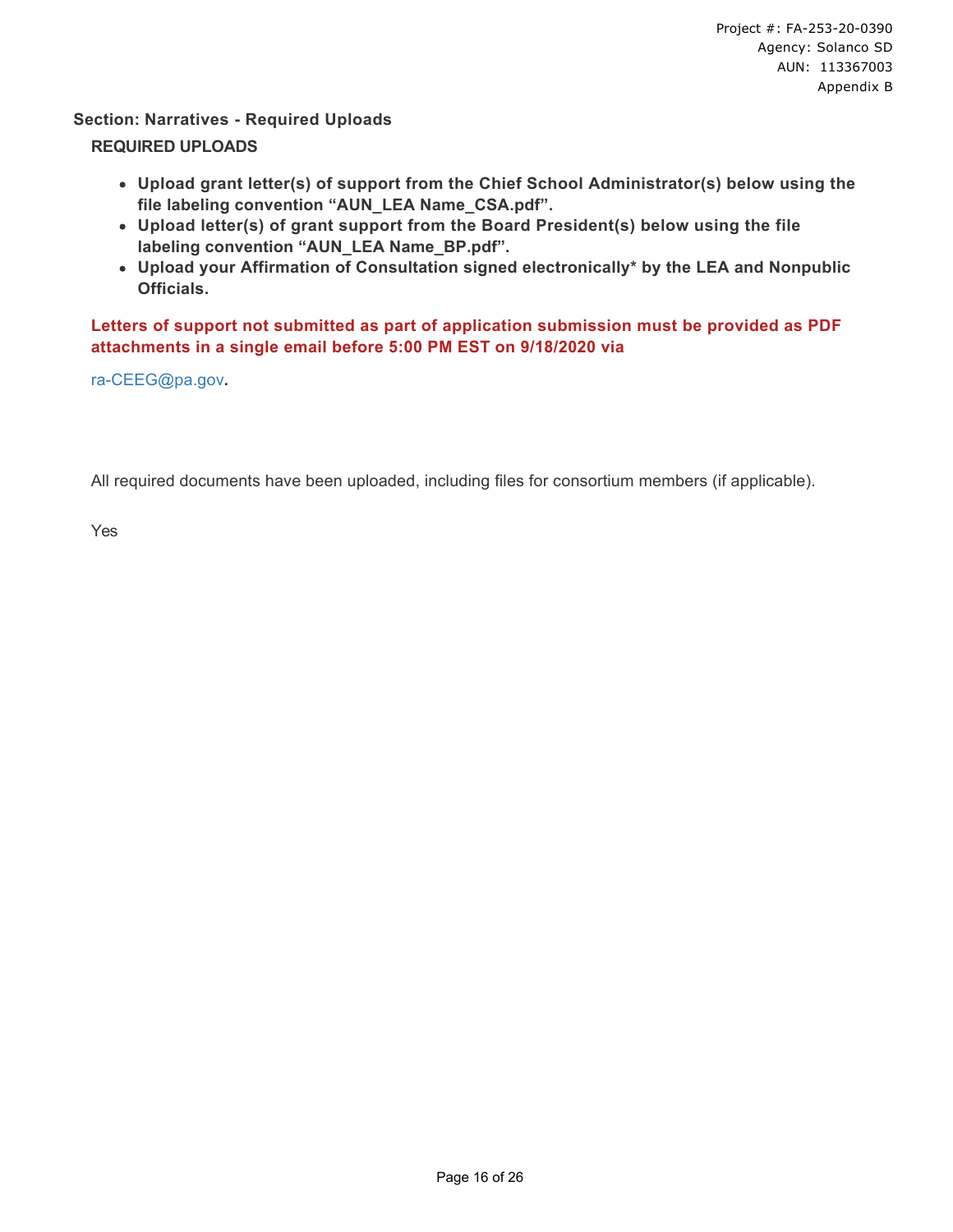# **Section: Nonpublic Organizations - Nonpublic Equitable Share NONPUBLIC EQUITABLE SERVICES**

#### **NONPUBLIC EQUITABLE SERVICES**

 An LEA receiving GEER Funding will provide equitable services to students and teachers in nonpublic schools as determined through timely and meaningful consultation with representatives of nonpublic schools.

 Section 18005 of the CARES Act requires school districts that receive Governor's Emergency Education Relief (GEERF) funding, provide equitable services in the same manner as provided under Section 1117 of ESEA, which means in in the same manner as equitable services are provided in Title I, Part A.

 The equitable services provided to nonpublic school students and teachers should be determined in consultation with nonpublic school representatives. School districts may provide services directly or may contract with a public or private entity after following the appropriate procurement procedures to deliver the services

### $\overline{\mathbf{v}}$

**CHECK HERE - if your LEA does NOT provide equitable services to nonpublic students and teachers as described in CARES Act Program.** *LEAs should only check this box if they had NO participating low-income nonpublic students reported in the 2019-20 Title I program***.** *\*\*If checked, mark this section complete at the bottom and proceed to the next section.\*\**

The LEA will ensure that a public agency will maintain control of funds for the services and assistance provided to a nonpublic school under the GEERS Fund.

The LEA will maintain control of materials, equipment, and property purchased with GEERS funds.

The LEA will ensure that services to a nonpublic school with GEERS funds will be provided by a public agency directly, or through contract with, another public or private entity.

#### **NONPUBLIC EQUITABLE SHARE**

 In the original guidance set forth in July of 2020 Interim Final Rule (IFR) by USDE, districts were given two options when calculating the Nonpublic Equitable Share. Option 1 equitable services is based on Title I, Part A low-income participating numbers. Option 2 was based on the total enrollment of all participating nonpublic schools in the district, compared to the total enrollment in both public and participating nonpublic schools in the district, regardless of the student's poverty level.

Based on the September 4, 2020 outcome of *NAACP v. DeVos*, the U.S. District Court for the District of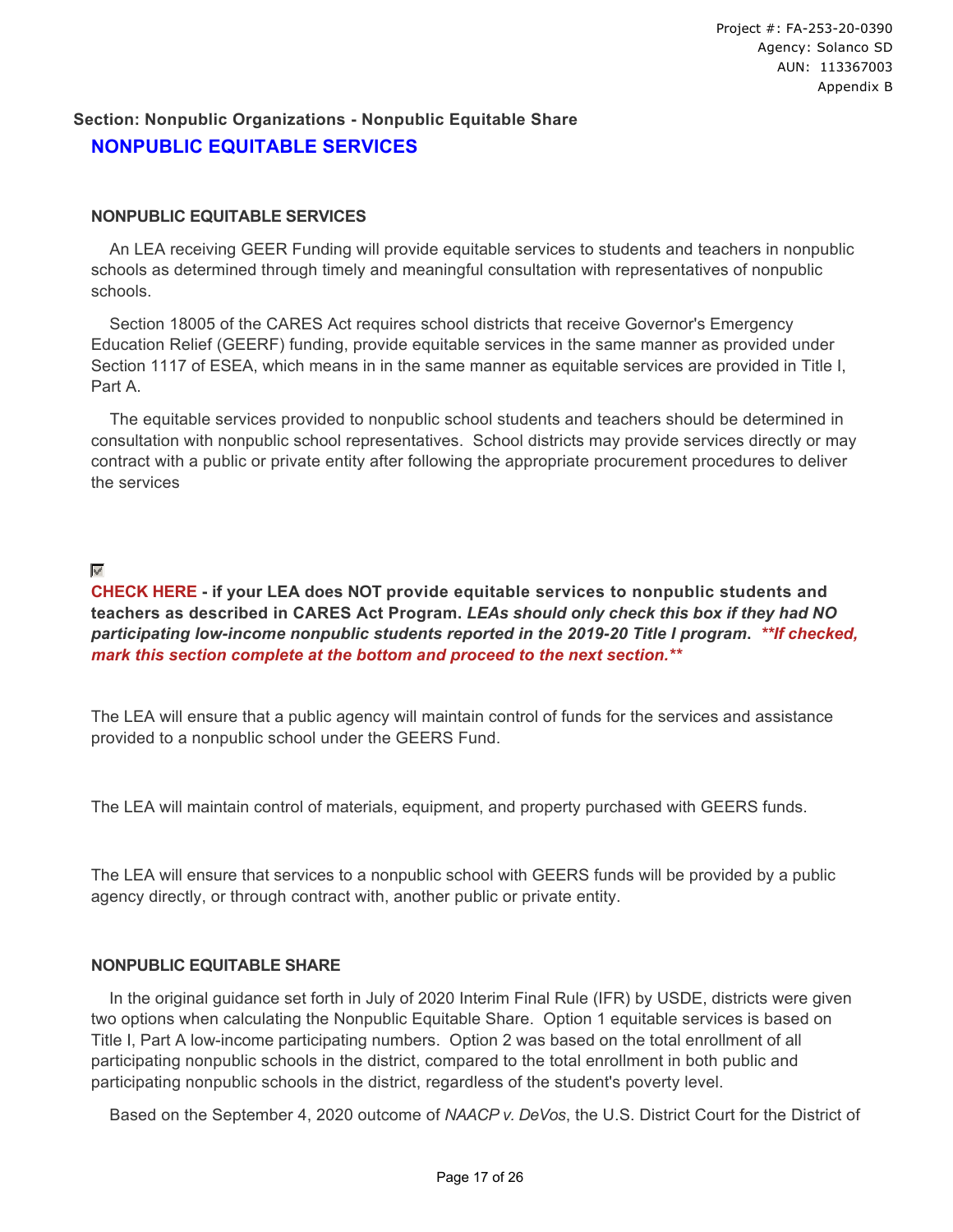Columbia issued an order vacating the Interim Final Rule. Accordingly, the IFR is no longer in effect. Equitable services calculations are based on the 2018-19 enrollment of low-income students of nonpublic schools that participated in 2019-20 Title I, Part A programming. Option 2 is no longer in effect and LEAs are not expected to calculate the difference and hold that amount in reserve.

 PDE has posted a document "Guidance on Calculating and Administering Equitable Shares Reservations" that was updated September of 2020 to reflect USDE Interim Final Rule on the CARES Act section of the website. The full FAQ can be found by following this [Link to Equitable Service FAQs.](https://www.education.pa.gov/Schools/safeschools/emergencyplanning/COVID-19/CARESAct/Pages/Equitable-Services-Reservation-Guidance.aspx)

# **NONPUBLIC EQUITABLE SHARE CALCULATION (OPTION 1)**

Determine your LEA's 'Nonpublic Per Pupil Amount' in the chart below by entering data for your LEA. Then, enter the total number of low income students enrolled in public schools, followed by the total number of low income students enrolled in all nonpublic schools, who wish to participate in the GEERS CARES Act program.

The ability to add multiple lines is provided for Consortium leads to include a line for each Consortium member.

| <b>Agency/LEA</b><br><b>Name</b> | <b>CEEG GEERS</b><br><b>Allocation</b> | <b>Total Low</b><br>Income<br><b>Nonpublic</b><br><b>Students</b> | <b>Total Low</b><br>Income<br><b>Public</b><br><b>Students</b> | <b>Nonpublic</b><br><b>Administration</b><br><b>Costs</b> | <b>Nonpublic</b><br>Equitable<br><b>Share</b> | <b>Nonpublic</b><br><b>Per Pupil</b><br><b>Amount</b> |
|----------------------------------|----------------------------------------|-------------------------------------------------------------------|----------------------------------------------------------------|-----------------------------------------------------------|-----------------------------------------------|-------------------------------------------------------|
|                                  |                                        |                                                                   |                                                                |                                                           |                                               |                                                       |

# **EQUITABLE SHARE CALCULATION (Option 2)**

Based on the order vacating the Interim Final Rule, Option 2 is no longer in effect and LEAs **ARE NOT** expected to calculate the difference and hold that amount in reserve.

# **\*\*\*\*DO NOT COMPLETE\*\*\*\***

| <b>Agency/LEA</b><br><b>Name</b> | <b>CEEG GEERS</b><br><b>Allocation</b> | Total<br><b>Enrolled</b><br><b>Nonpublic</b><br><b>Students</b> | Total<br><b>Enrolled</b><br><b>Public</b><br><b>Students</b> | <b>Total</b><br>Administration<br>Costs (Public +<br>Nonpublic) | <b>Nonpublic</b><br>Equitable<br><b>Share</b> | <b>Nonpublic</b><br>Per Pupil<br>Amount |
|----------------------------------|----------------------------------------|-----------------------------------------------------------------|--------------------------------------------------------------|-----------------------------------------------------------------|-----------------------------------------------|-----------------------------------------|
|                                  |                                        |                                                                 |                                                              |                                                                 |                                               |                                         |

After the above tables have been completed. Please identify which option your LEA will be using. If your LEA chooses to reserve funds, you should still budget funds according to results in Option 1. \*\***Reserving the difference as a set aside is no longer an option, and this question can be SKIPPED.\*\***

- **Option 1 (Low Income Populations)**
- **Option 2 (District Enrollment) Funds Difference between Options 1 & 2 Reserved**

# **GEERS FUNDS AFFIRMATION OF CONSULTATION FORM**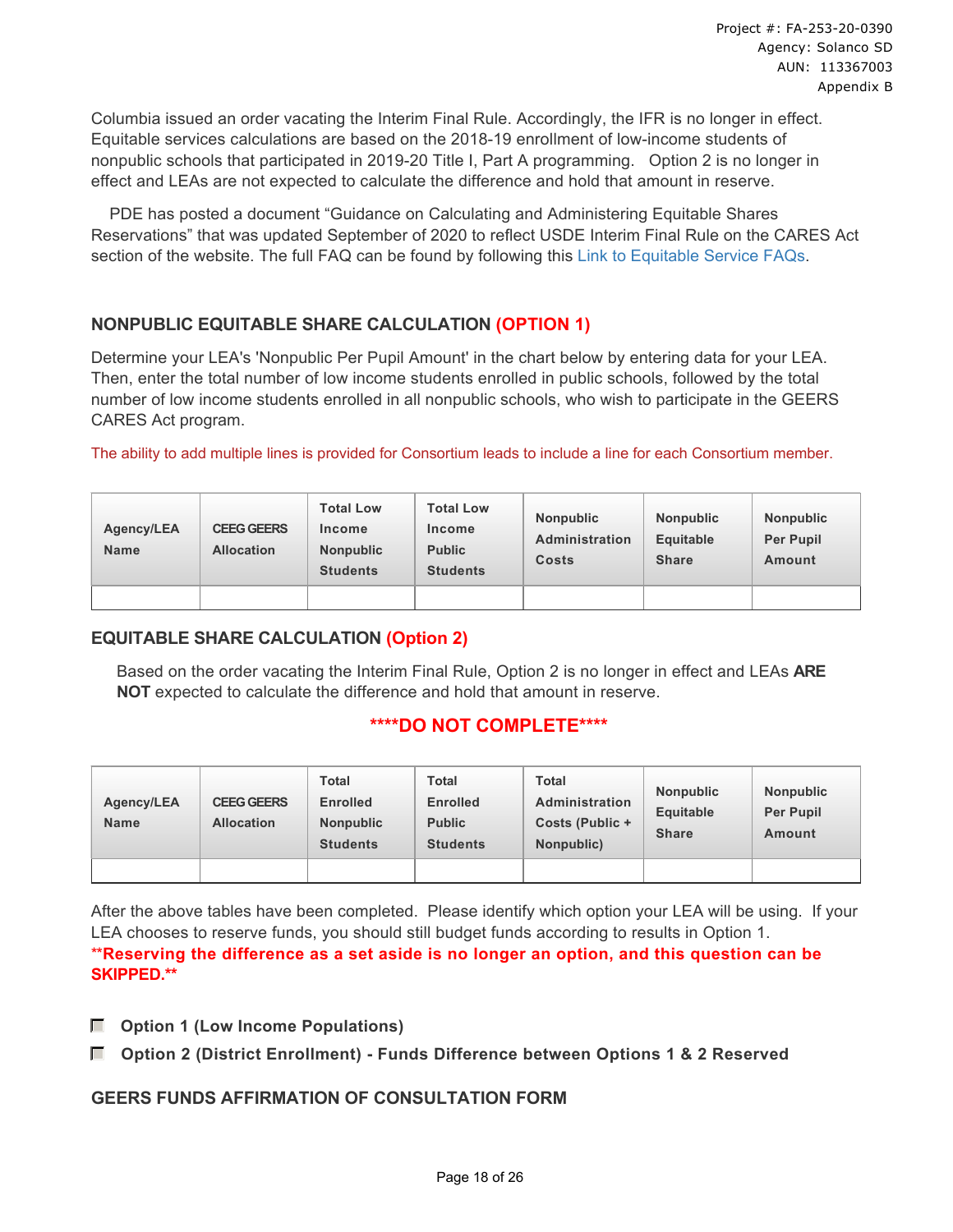Please upload your GEERS Affirmation of Consultation signed electronically\* by the LEA and Nonpublic **Officials** 

### **Nonpublic Institutions**

There are no Nonpublic Institutions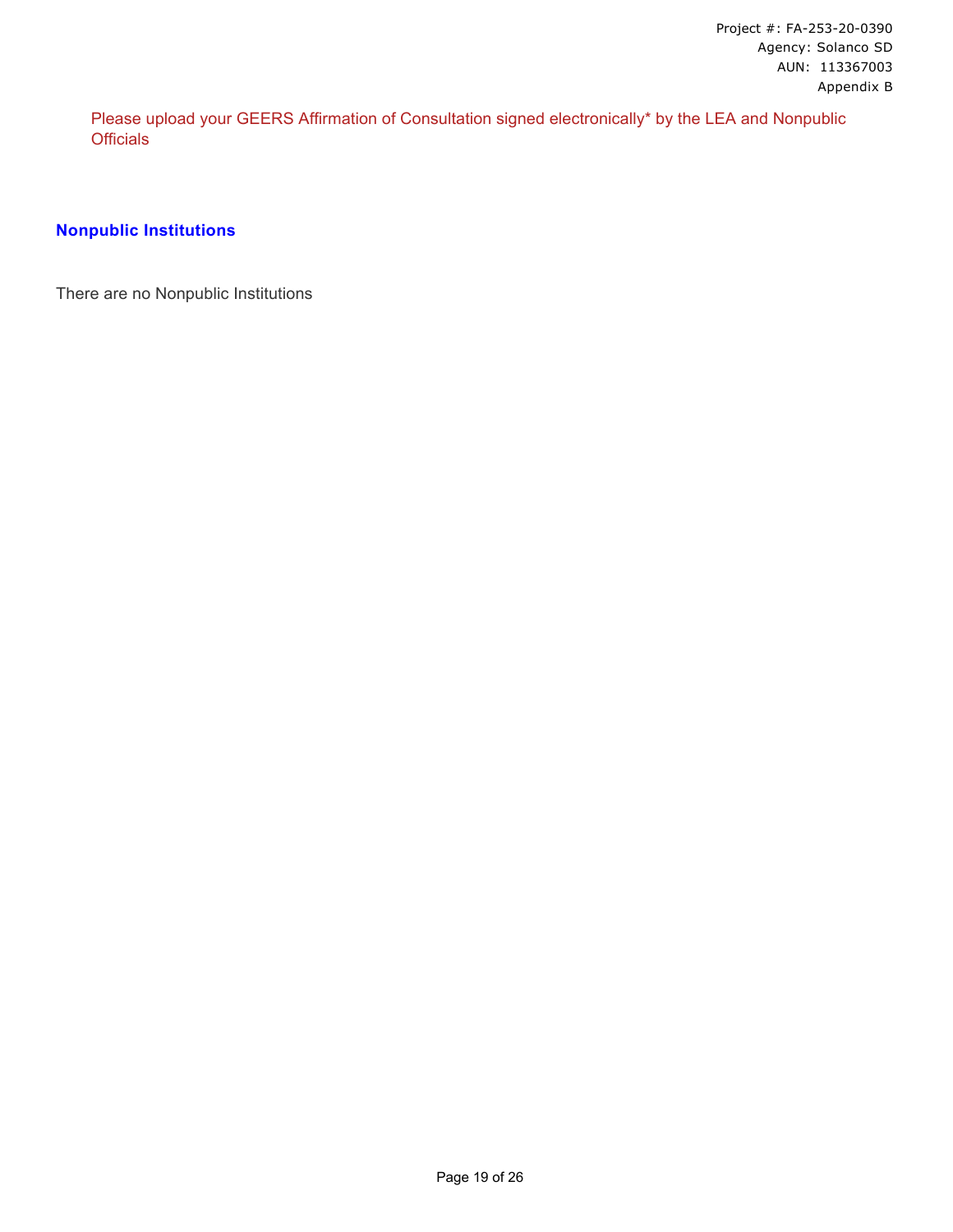Project #: FA-253-20-0390 Agency: Solanco SD AUN: 113367003 Appendix B

# **Section: Budget - Public Instruction Expenditures**

#### **BUDGET OVERVIEW**

(includes all budgeted items in all budget sections)

# **Budget**

\$47,150.00 **Allocation** \$47,150.00

# **Budget Over(Under) Allocation**

\$0.00

#### **PUBLIC INSTRUCTION EXPENDITURES**

### Please complete the budget below including Public expenditures ONLY.

| <b>Function</b>                                                        | <b>Object</b>                                                    | <b>Amount</b> | <b>Description</b>                                                                                         |
|------------------------------------------------------------------------|------------------------------------------------------------------|---------------|------------------------------------------------------------------------------------------------------------|
| 1100 - REGULAR<br><b>PROGRAMS-</b><br>ELEMENTARY /<br><b>SECONDARY</b> | 600 - Supplies                                                   | \$1,680.00    | Software, ancillary<br>technology devices<br>and supplies to<br>provide remote<br>instruction to students. |
| 1100 - REGULAR<br><b>PROGRAMS-</b><br>ELEMENTARY /<br><b>SECONDARY</b> | 300 - Purchased<br>Professional and<br><b>Technical Services</b> | \$28,000.00   | 100 school days x \$80<br>per day per month x<br>3.5 monitors                                              |
|                                                                        |                                                                  | \$29,680.00   |                                                                                                            |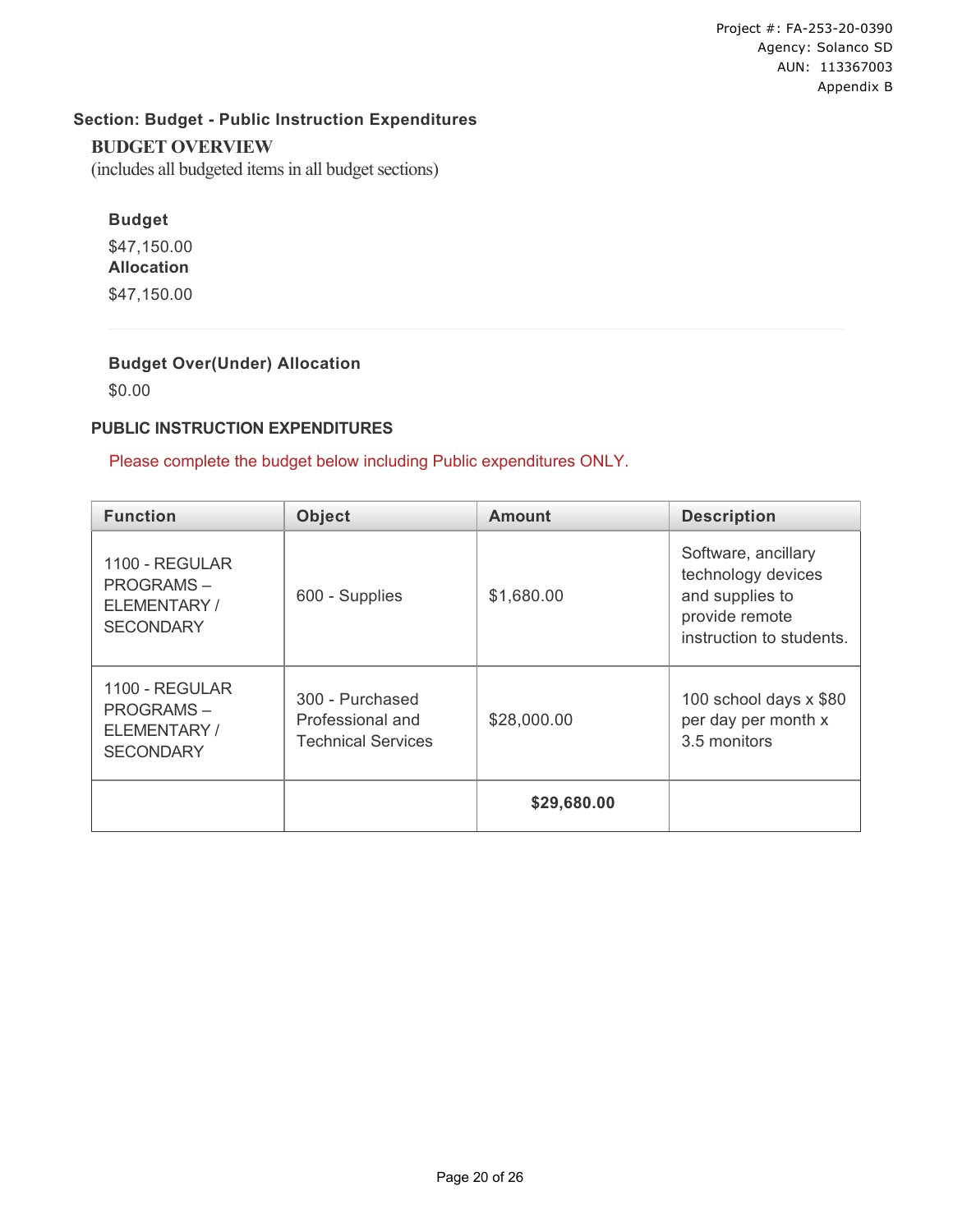# **Section: Budget - Nonpublic Instruction Expenditures**

#### **BUDGET OVERVIEW**

(includes all budgeted items in all budget sections)

# **Budget**

\$47,150.00 **Allocation** \$47,150.00

# **Budget Over(Under) Allocation**

\$0.00

### **NONPUBLIC INSTRUCTION EXPENDITURES**

#### Please complete the budget below including Nonpublic Equitable Service expenditures ONLY.

| <b>Function</b> | Object | <b>Amount</b> | <b>Description</b> |
|-----------------|--------|---------------|--------------------|
|                 |        | œ<br>۰D       |                    |
|                 |        | \$0.00        |                    |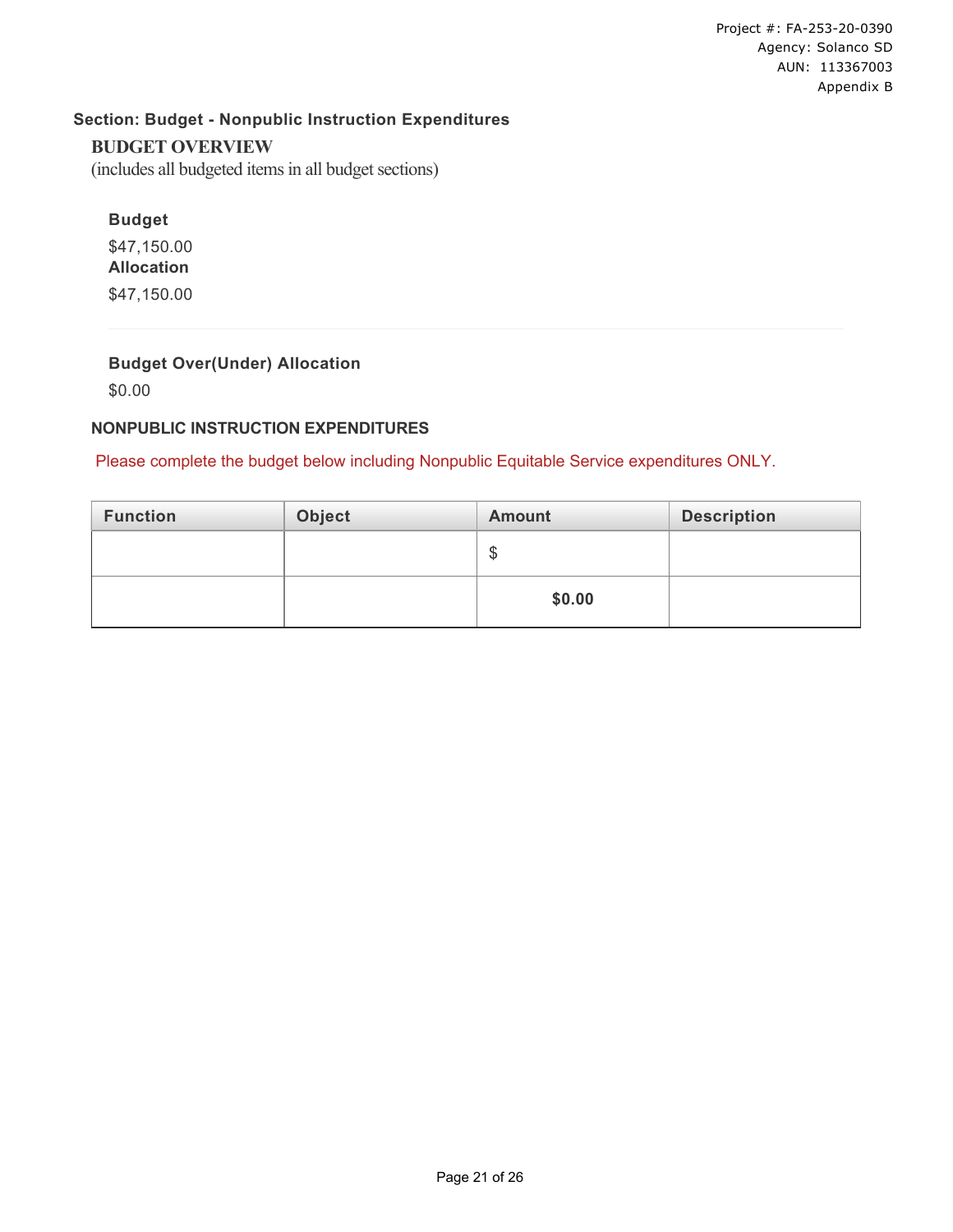# **Section: Budget - Public Support and Non-Instructional Expenditures**

#### **BUDGET OVERVIEW**

(includes all budgeted items in all budget sections)

# **Budget**

\$47,150.00 **Allocation** \$47,150.00

# **Budget Over(Under) Allocation**

\$0.00

### **OTHER EXPENDITURES**

| <b>Function</b>                           | <b>Object</b>  | <b>Amount</b> | <b>Description</b>                                                         |
|-------------------------------------------|----------------|---------------|----------------------------------------------------------------------------|
| 2800 - Central<br><b>Support Services</b> | 100 - Salaries | \$13,932.00   | Average overtime rate<br>of \$36.00 x 387 hours                            |
| 2800 - Central<br><b>Support Services</b> | 200 - Benefits | \$3,538.00    | Payroll benefits<br>associated with payroll<br>at rate of 25.5%<br>payroll |
|                                           |                | \$17,470.00   |                                                                            |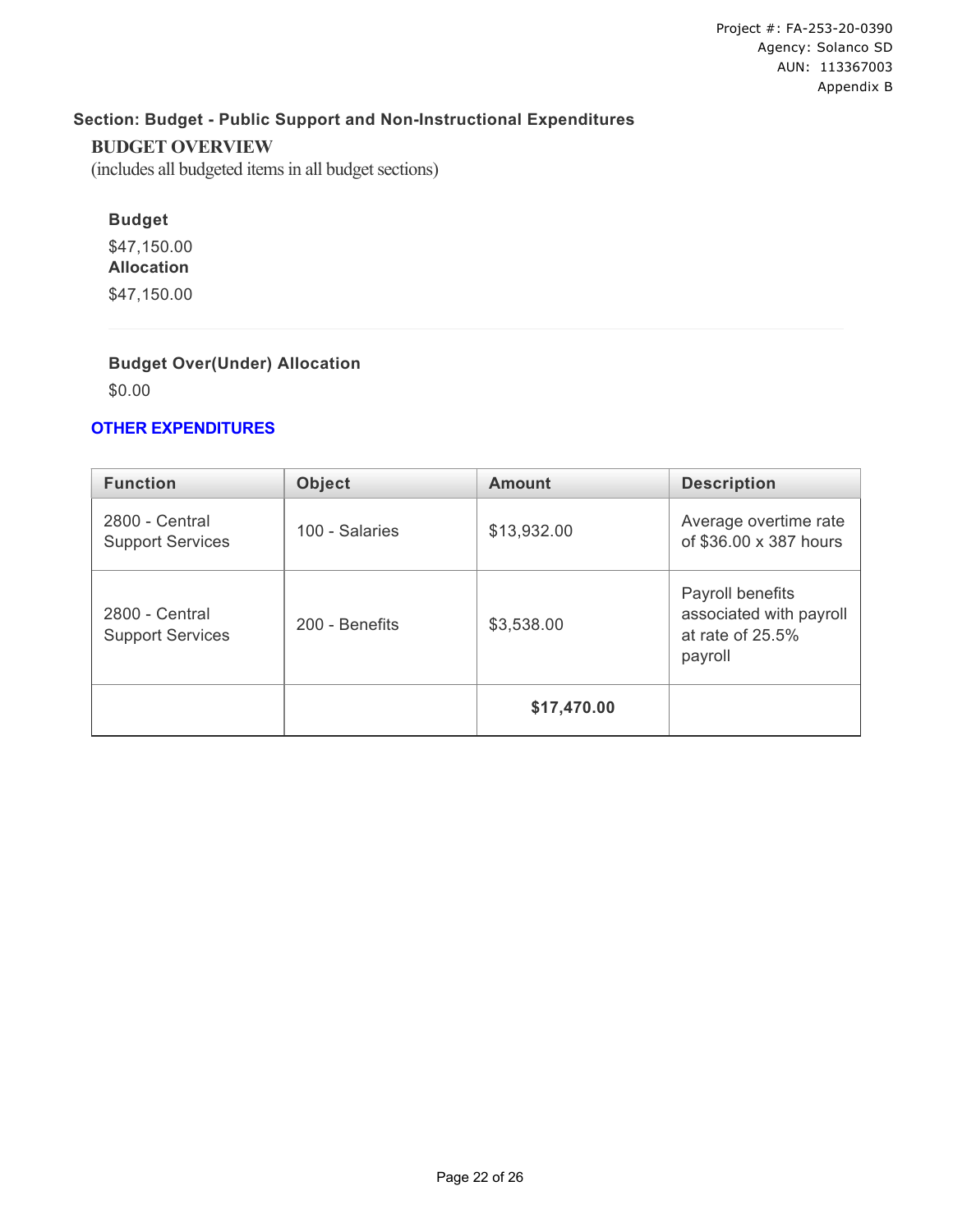# **Section: Budget - Nonpublic Support and Non-Instructional Expenditures BUDGET OVERVIEW**

**Budget** \$47,150.00 **Allocation** \$47,150.00

# **Budget Over(Under) Allocation**

\$0.00

# **NONPUBLIC SUPPORT AND NON-INSTRUCTIONAL EXPENDITURES**

Please complete the budget below including Nonpublic Equitable Services expenditures ONLY.

| <b>Function</b> | Object | <b>Amount</b> | <b>Description</b> |
|-----------------|--------|---------------|--------------------|
|                 |        | ۰D            |                    |
|                 |        | \$0.00        |                    |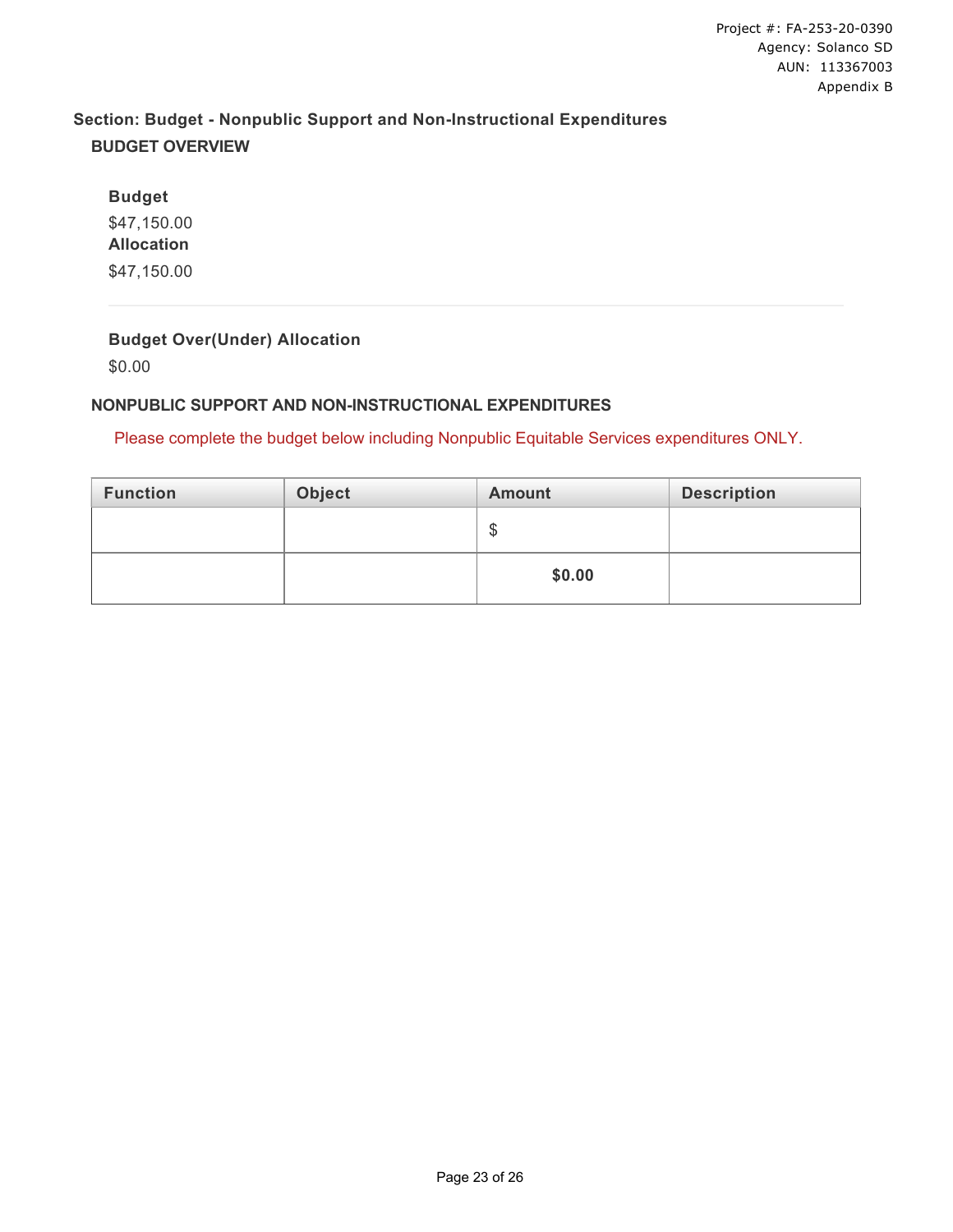# **Section: Budget - Budget Summary BUDGET SUMMARY**

|                                                                                                                   | 100<br><b>Salaries</b> | 200<br><b>Benefits</b> | 300<br><b>Purchased</b><br>Professional<br>and<br><b>Technical</b><br><b>Services</b> | 400<br><b>Purchased</b><br>Property<br><b>Services</b> | 500 Other<br><b>Purchased</b><br><b>Services</b> | 600<br><b>Supplies</b><br>800<br><b>Dues</b><br>and<br><b>Fees</b> | 700<br>Property | <b>Totals</b> |
|-------------------------------------------------------------------------------------------------------------------|------------------------|------------------------|---------------------------------------------------------------------------------------|--------------------------------------------------------|--------------------------------------------------|--------------------------------------------------------------------|-----------------|---------------|
| 1000 Instruction                                                                                                  | \$0.00                 | \$0.00                 | \$0.00                                                                                | \$0.00                                                 | \$0.00                                           | \$0.00                                                             | \$0.00          | \$0.00        |
| 1100 REGULAR<br><b>PROGRAMS-</b><br><b>ELEMENTARY/</b><br><b>SECONDARY</b>                                        | \$0.00                 | \$0.00                 | \$28,000.00                                                                           | \$0.00                                                 | \$0.00                                           | \$1,680.00                                                         | \$0.00          | \$29,680.00   |
| <b>1200 SPECIAL</b><br><b>PROGRAMS-</b><br><b>ELEMENTARY/</b><br><b>SECONDARY</b>                                 | \$0.00                 | \$0.00                 | \$0.00                                                                                | \$0.00                                                 | \$0.00                                           | \$0.00                                                             | \$0.00          | \$0.00        |
| <b>1300 Vocational</b><br><b>Education</b>                                                                        | \$0.00                 | \$0.00                 | \$0.00                                                                                | \$0.00                                                 | \$0.00                                           | \$0.00                                                             | \$0.00          | \$0.00        |
| 1400 Other<br>Instructional<br>Programs-<br>Elementary /<br>Secondary                                             | \$0.00                 | \$0.00                 | \$0.00                                                                                | \$0.00                                                 | \$0.00                                           | \$0.00                                                             | \$0.00          | \$0.00        |
| 1500 *<br><b>NONPUBLIC</b><br><b>SCHOOL</b><br><b>PROGRAMS (For</b><br><b>IU and school</b><br>district use only) | \$0.00                 | \$0.00                 | \$0.00                                                                                | \$0.00                                                 | \$0.00                                           | \$0.00                                                             | \$0.00          | \$0.00        |
| 1600 * ADULT<br><b>EDUCATION</b><br><b>PROGRAMS</b>                                                               | \$0.00                 | \$0.00                 | \$0.00                                                                                | \$0.00                                                 | \$0.00                                           | \$0.00                                                             | \$0.00          | \$0.00        |
| 1700 Higher<br><b>Education</b><br>Programs                                                                       | \$0.00                 | \$0.00                 | \$0.00                                                                                | \$0.00                                                 | \$0.00                                           | \$0.00                                                             | \$0.00          | \$0.00        |
| 1800 Pre-K                                                                                                        | \$0.00                 | \$0.00                 | \$0.00                                                                                | \$0.00                                                 | \$0.00                                           | \$0.00                                                             | \$0.00          | \$0.00        |
| 2000 SUPPORT<br><b>SERVICES</b>                                                                                   | \$0.00                 | \$0.00                 | \$0.00                                                                                | \$0.00                                                 | \$0.00                                           | \$0.00                                                             | \$0.00          | \$0.00        |
| 2100 SUPPORT                                                                                                      |                        |                        |                                                                                       |                                                        |                                                  |                                                                    |                 |               |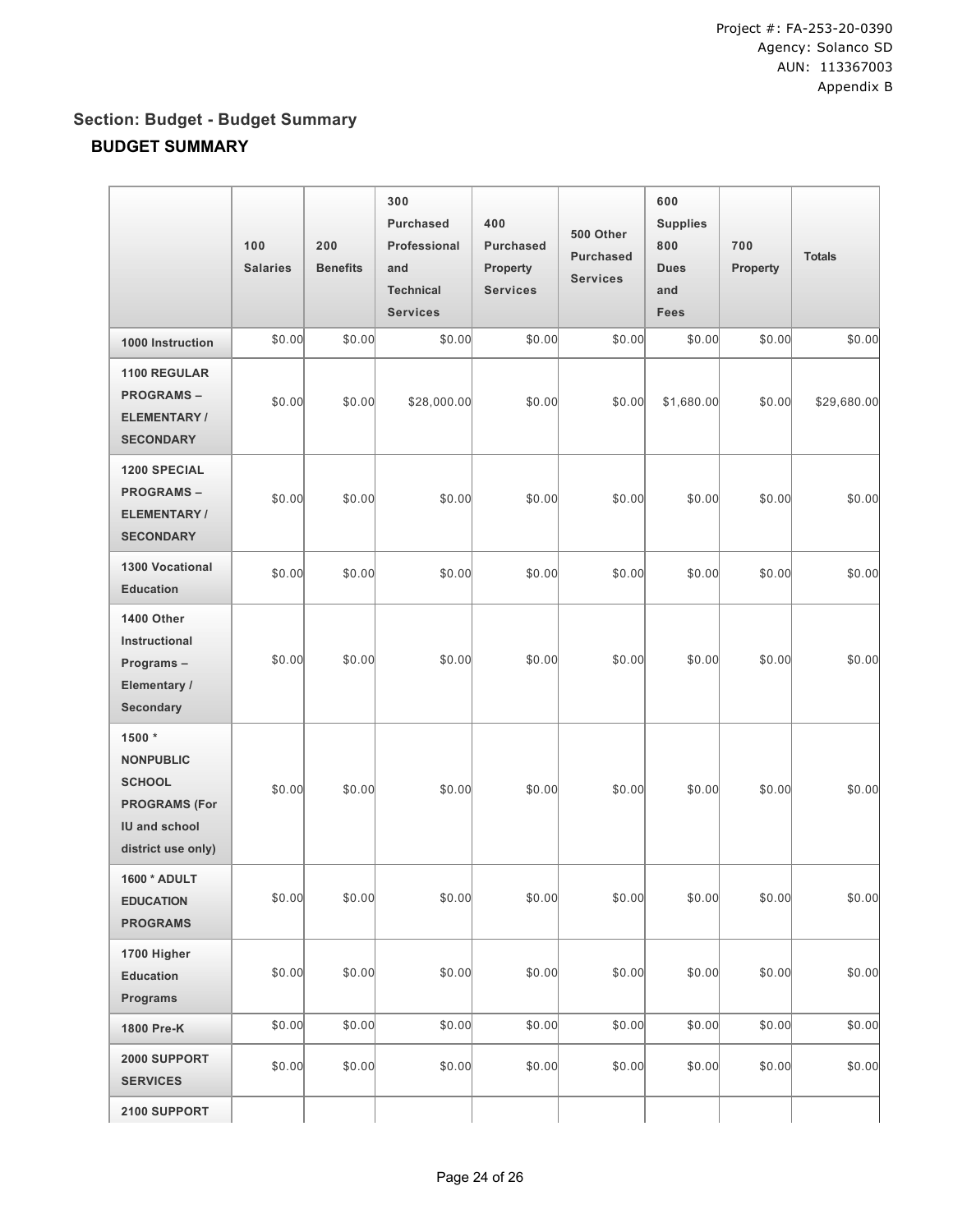|                                                                                | 100<br><b>Salaries</b> | 200<br><b>Benefits</b> | 300<br><b>Purchased</b><br>Professional<br>and<br><b>Technical</b><br><b>Services</b> | 400<br><b>Purchased</b><br><b>Property</b><br><b>Services</b> | 500 Other<br><b>Purchased</b><br><b>Services</b> | 600<br><b>Supplies</b><br>800<br><b>Dues</b><br>and<br><b>Fees</b> | 700<br>Property | <b>Totals</b> |
|--------------------------------------------------------------------------------|------------------------|------------------------|---------------------------------------------------------------------------------------|---------------------------------------------------------------|--------------------------------------------------|--------------------------------------------------------------------|-----------------|---------------|
| <b>SERVICES -</b><br><b>STUDENTS</b>                                           | \$0.00                 | \$0.00                 | \$0.00                                                                                | \$0.00                                                        | \$0.00                                           | \$0.00                                                             | \$0.00          | \$0.00        |
| <b>2200 Staff</b><br><b>Support</b><br><b>Services</b>                         | \$0.00                 | \$0.00                 | \$0.00                                                                                | \$0.00                                                        | \$0.00                                           | \$0.00                                                             | \$0.00          | \$0.00        |
| 2300 SUPPORT<br><b>SERVICES -</b><br><b>ADMINISTRATION</b>                     | \$0.00                 | \$0.00                 | \$0.00                                                                                | \$0.00                                                        | \$0.00                                           | \$0.00                                                             | \$0.00          | \$0.00        |
| 2400 Health<br><b>Support</b><br><b>Services</b>                               | \$0.00                 | \$0.00                 | \$0.00                                                                                | \$0.00                                                        | \$0.00                                           | \$0.00                                                             | \$0.00          | \$0.00        |
| 2500 Business<br><b>Support</b><br><b>Services</b>                             | \$0.00                 | \$0.00                 | \$0.00                                                                                | \$0.00                                                        | \$0.00                                           | \$0.00                                                             | \$0.00          | \$0.00        |
| 2600 Operation<br>and Maintenance                                              | \$0.00                 | \$0.00                 | \$0.00                                                                                | \$0.00                                                        | \$0.00                                           | \$0.00                                                             | \$0.00          | \$0.00        |
| 2700 Student<br><b>Transportation</b>                                          | \$0.00                 | \$0.00                 | \$0.00                                                                                | \$0.00                                                        | \$0.00                                           | \$0.00                                                             | \$0.00          | \$0.00        |
| 2800 Central<br><b>Support</b><br><b>Services</b>                              | \$13,932.00            | \$3,538.00             | \$0.00                                                                                | \$0.00                                                        | \$0.00                                           | \$0.00                                                             | \$0.00          | \$17,470.00   |
| 3000<br><b>OPERATION OF</b><br>NON-<br><b>INSTRUCTIONAL</b><br><b>SERVICES</b> | \$0.00                 | \$0.00                 | \$0.00                                                                                | \$0.00                                                        | \$0.00                                           | \$0.00                                                             | \$0.00          | \$0.00        |
| <b>3100 Food</b><br><b>Services</b>                                            | \$0.00                 | \$0.00                 | \$0.00                                                                                | \$0.00                                                        | \$0.00                                           | \$0.00                                                             | \$0.00          | \$0.00        |
| 3200 Student<br><b>Activities</b>                                              | \$0.00                 | \$0.00                 | \$0.00                                                                                | \$0.00                                                        | \$0.00                                           | \$0.00                                                             | \$0.00          | \$0.00        |
| 3300 Community<br><b>Services</b>                                              | \$0.00                 | \$0.00                 | \$0.00                                                                                | \$0.00                                                        | \$0.00                                           | \$0.00                                                             | \$0.00          | \$0.00        |
|                                                                                | \$13,932.00            | \$3,538.00             | \$28,000.00                                                                           | \$0.00                                                        | \$0.00                                           | \$1,680.00                                                         | \$0.00          | \$47,150.00   |
|                                                                                |                        |                        |                                                                                       | Approved Indirect Cost/Operational Rate: 0.0000               |                                                  |                                                                    |                 | \$0.00        |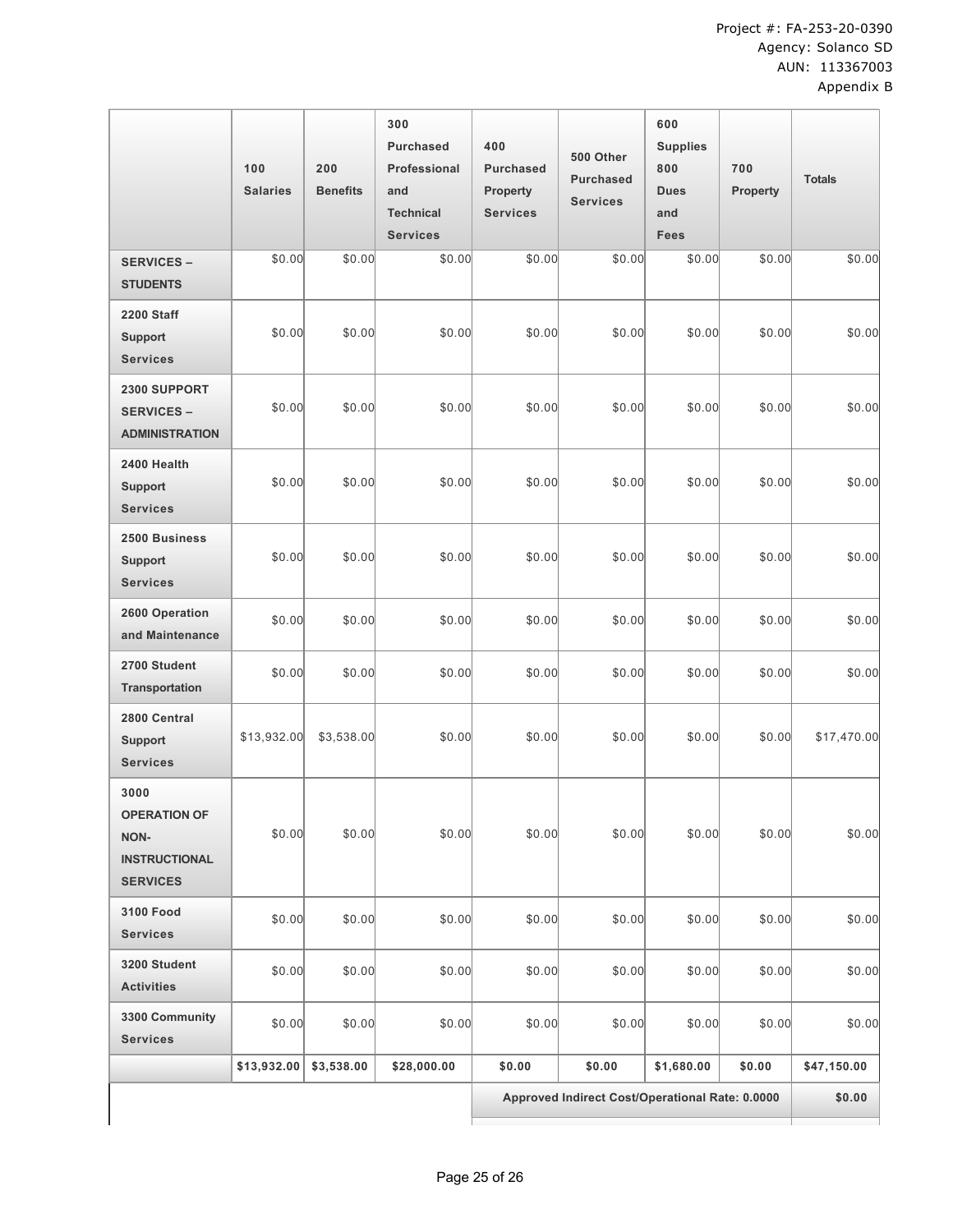|  | 100<br><b>Salaries</b> | 200<br><b>Benefits</b> | 300<br><b>Purchased</b><br>Professional<br>and<br><b>Technical</b><br><b>Services</b> | 400<br>Purchased<br><b>Property</b><br><b>Services</b> | 500 Other<br><b>Purchased</b><br><b>Services</b> | 600<br><b>Supplies</b><br>800<br><b>Dues</b><br>and<br>Fees | 700<br><b>Property</b> | <b>Totals</b> |
|--|------------------------|------------------------|---------------------------------------------------------------------------------------|--------------------------------------------------------|--------------------------------------------------|-------------------------------------------------------------|------------------------|---------------|
|  | Final                  |                        |                                                                                       |                                                        | \$47,150.00                                      |                                                             |                        |               |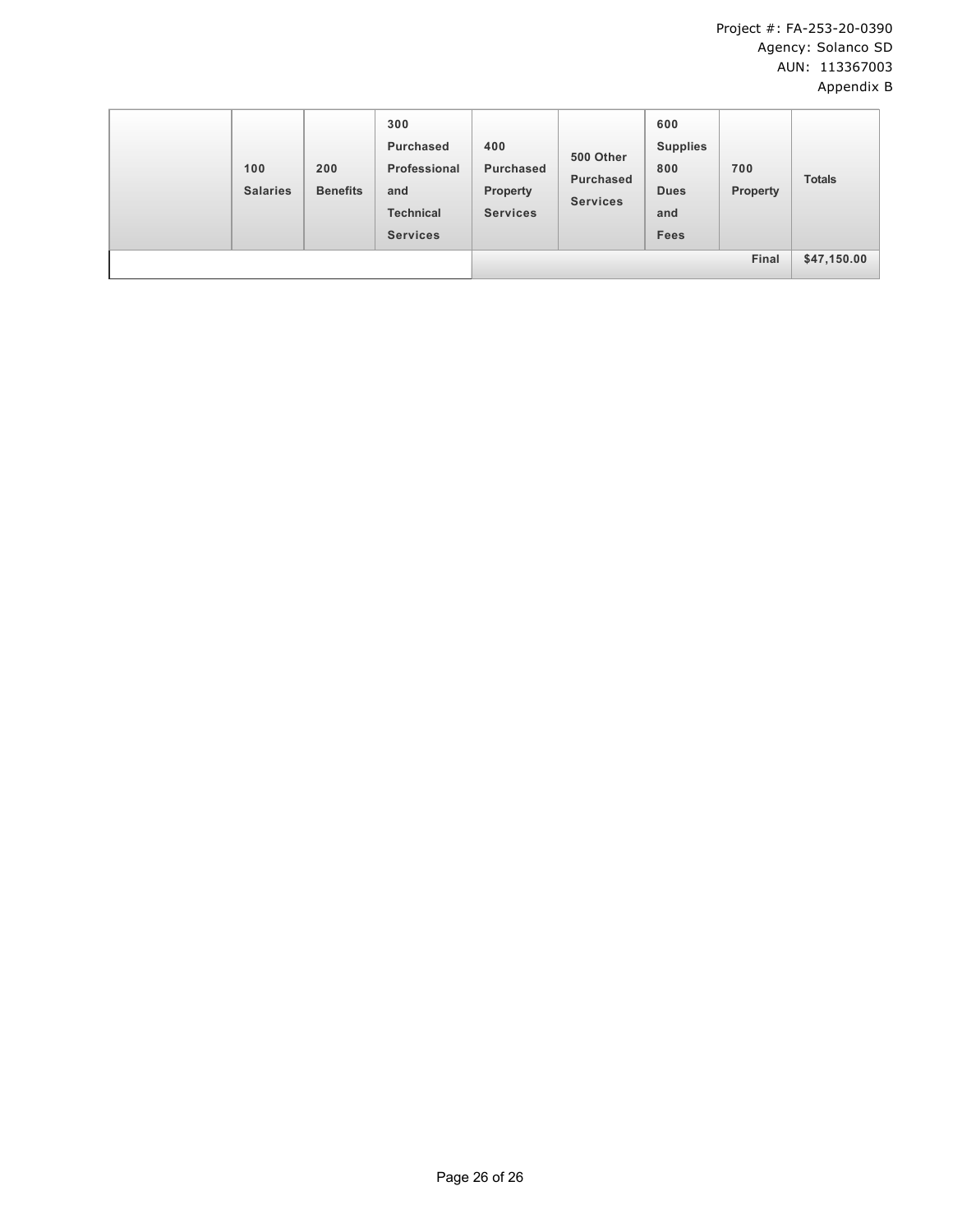Project #: FA-253-20-0390 Agency: Solanco SD AUN: 113367003 Appendix C

### **Payment Terms, Responsibilities and Contact Information**

1. **PROJECT OFFICER:** The person designated to act for the Commonwealth in managing this contract is:

Brian Truesdale btruesdale@pa.gov (717) 214-5433

# 2. **TERMS OF PAYMENT:**

- a. All grants are placed on a system of scheduled payments to provide operating funds during the period of the Agreement. Monthly payments are determined by dividing the approved amount by the number of months during the term of the Agreement. Payments will be initiated by the Comptroller's Office after arrival of each fully executed Agreement.
- b. Grantee shall implement a cash management system that will ensure that only the minimum amount of cash required to effectively operate the program is requested and/or kept on hand. Failure to implement and maintain such a system can result in the Grantee being suspended until an adequate cash management system has been implemented.
- c. During the life of this Agreement, unless otherwise provided in Program Guidelines, Grantee shall submit the following financial reports to the Comptroller's Office or the Department:
	- 1. Reconciliation of Cash on Hand Quarterly Report PDE Form No. 2030, and
	- 2. Final Expenditure Report.
- d. Grantee will conform to all policies and guidelines cited in the Department's individual program Policies and Procedures and/or instructions associated with the Reconciliation of Cash on Hand Quarterly Report, and Final Expenditure Report concerning the financial reports described in Paragraph 2(c), above.
- e. The Department reserves the right to disapprove any expenditures by the Grantee that are not in accordance with this Agreement.

# 3. **FUNDING LEVEL**

# a. **THE TOTAL COST TO THE COMMONWEALTH UNDER THIS AGREEMENT SHALL NOT EXCEED THE AMOUNT SET FORTH IN THE AGREEMENT.**

Payment of that amount is contingent upon the availability of Federal and State Program funds and State Legislative appropriations sufficient to pay the total costs.

Any funds provided to the Grantee under this Agreement may only be used in accordance with this Agreement.

- b. **FUNDING INCREASE**  If the Commonwealth determines that additional Federal or State program funds are available for use under this Agreement, the Commonwealth may at its sole discretion increase the approved program cost. Such increases will be made in accordance with paragraph 4 ("Funding Adjustments").
- c. **FUNDING DECREASE** The Commonwealth reserves the right, at its sole discretion, to reduce the total cost of this Agreement when:
	- 1. During any quarter of the agreement period, the Grantee spends less than the total amount planned on the approved Program Budget of this Agreement for such quarter; **or**
	- 2. The Federal or State funds appropriated by the U.S. Congress and/or State Legislature are less than anticipated by the Commonwealth after Execution of this Agreement hereunder; **or**
	- 3. The funds appropriated are later unavailable due to a reduction or reservation in the appropriation.